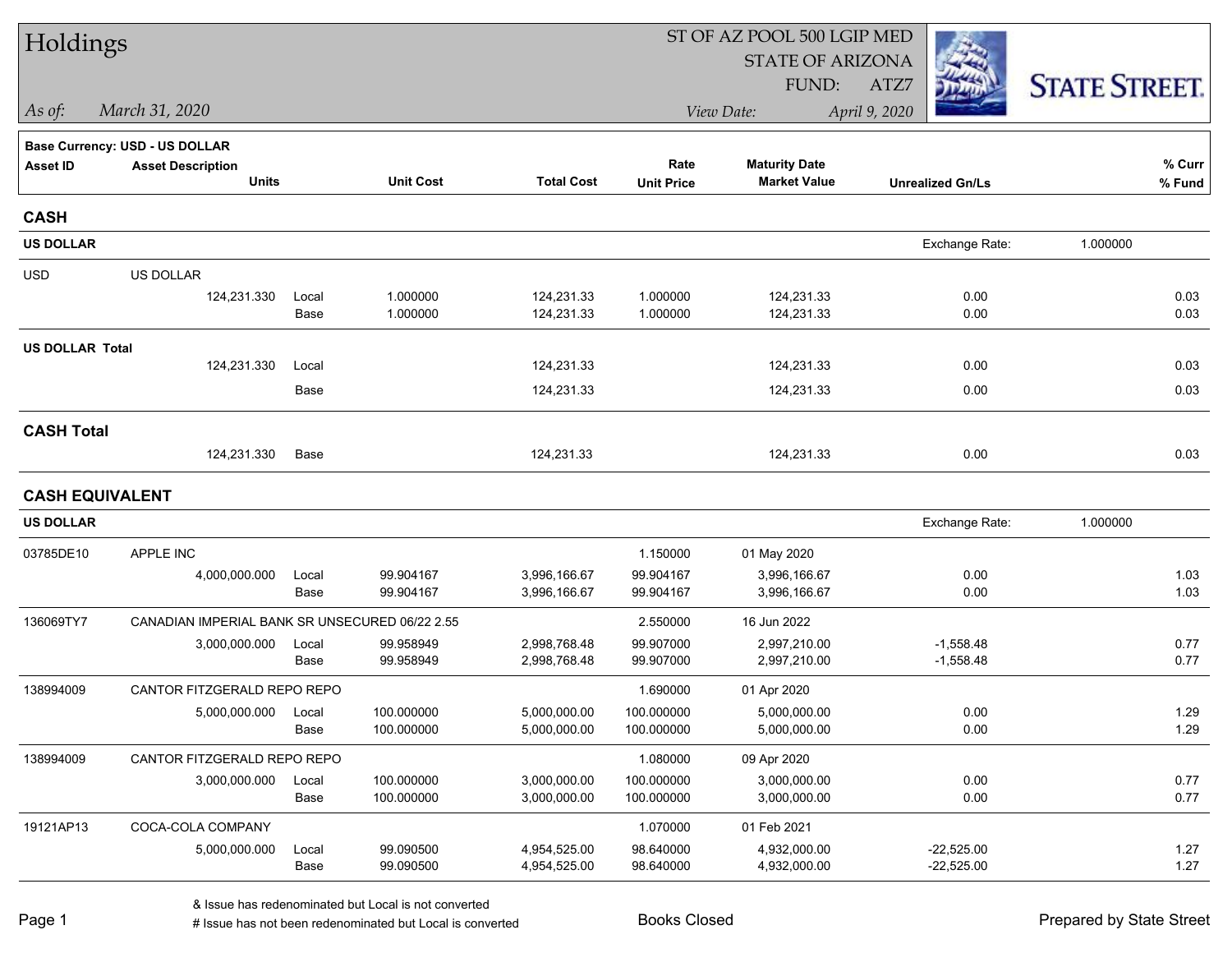| Holdings        |                                          |               |                          |                              |                           |                                             |                            |                      |
|-----------------|------------------------------------------|---------------|--------------------------|------------------------------|---------------------------|---------------------------------------------|----------------------------|----------------------|
|                 |                                          |               |                          |                              |                           | <b>STATE OF ARIZONA</b>                     |                            |                      |
|                 |                                          |               |                          |                              |                           | FUND:                                       | ATZ7                       | <b>STATE STREET.</b> |
| As of:          | March 31, 2020                           |               |                          |                              |                           | View Date:                                  | April 9, 2020              |                      |
|                 |                                          |               |                          |                              |                           |                                             |                            |                      |
|                 | <b>Base Currency: USD - US DOLLAR</b>    |               |                          |                              |                           |                                             |                            |                      |
| <b>Asset ID</b> | <b>Asset Description</b><br><b>Units</b> |               | <b>Unit Cost</b>         | <b>Total Cost</b>            | Rate<br><b>Unit Price</b> | <b>Maturity Date</b><br><b>Market Value</b> | <b>Unrealized Gn/Ls</b>    | % Curr<br>% Fund     |
|                 | CROWN POINT CAP CO.                      |               |                          |                              |                           |                                             |                            |                      |
| 2284K0H32       |                                          |               | 99.352444                | 4,967,622.22                 | 1.880000<br>99.311111     | 03 Aug 2020                                 |                            |                      |
|                 | 5,000,000.000                            | Local<br>Base | 99.352444                | 4,967,622.22                 | 99.311111                 | 4,965,555.55<br>4,965,555.55                | $-2,066.67$<br>$-2,066.67$ | 1.28<br>1.28         |
|                 |                                          |               |                          |                              |                           |                                             |                            |                      |
| 2284K2CK5       | CROWN POINT CAP CO.                      |               |                          |                              | 1.851130                  | 01 Jun 2020                                 |                            |                      |
|                 | 5,000,000.000                            | Local<br>Base | 100.000000<br>100.000000 | 5,000,000.00<br>5,000,000.00 | 100.000000<br>100.000000  | 5,000,000.00<br>5,000,000.00                | 0.00<br>0.00               | 1.29<br>1.29         |
|                 |                                          |               |                          |                              |                           |                                             |                            |                      |
| 2546R2HX7       | WALT DISNEY CO                           |               |                          |                              | 1.660000                  | 31 Aug 2020                                 |                            |                      |
|                 | 3,000,000.000                            | Local<br>Base | 99.299111<br>99.299111   | 2,978,973.33<br>2,978,973.33 | 99.430422<br>99.430422    | 2,982,912.66<br>2,982,912.66                | 3,939.33<br>3,939.33       | 0.77<br>0.77         |
|                 |                                          |               |                          |                              |                           |                                             |                            |                      |
| 30601YE50       | <b>FAIRWAY FINANCE CORP</b>              |               |                          |                              | 1.581130                  | 01 Apr 2020                                 |                            |                      |
|                 | 2,000,000.000                            | Local<br>Base | 100.000000<br>100.000000 | 2,000,000.00<br>2,000,000.00 | 100.000000<br>100.000000  | 2,000,000.00<br>2,000,000.00                | 0.00<br>0.00               | 0.51<br>0.51         |
|                 |                                          |               |                          |                              |                           |                                             |                            |                      |
| 30601YF42       | <b>FAIRWAY FINANCE CORP</b>              |               |                          |                              | 1.196250                  | 06 Jul 2020                                 |                            |                      |
|                 | 5,000,000.000                            | Local<br>Base | 100.000000<br>100.000000 | 5,000,000.00<br>5,000,000.00 | 100.000000<br>100.000000  | 5,000,000.00<br>5,000,000.00                | 0.00<br>0.00               | 1.29<br>1.29         |
|                 |                                          |               |                          |                              |                           |                                             |                            |                      |
| 40588LDW6       | <b>HALKIN FINANCE LLC USC</b>            |               |                          |                              | 1.920000                  | 30 Apr 2020                                 |                            |                      |
|                 | 5,000,000.000                            | Local         | 99.845333                | 4,992,266.67                 | 99.845333                 | 4,992,266.67                                | 0.00                       | 1.29                 |
|                 |                                          | Base          | 99.845333                | 4,992,266.67                 | 99.845333                 | 4,992,266.67                                | 0.00                       | 1.29                 |
| 45779PD70       | INSTITUTIONAL SECURED                    |               |                          |                              | 1.740000                  | 07 Apr 2020                                 |                            |                      |
|                 | 6,000,000.000                            | Local         | 99.971000                | 5,998,260.00                 | 99.971000                 | 5,998,260.00                                | 0.00                       | 1.54                 |
|                 |                                          | Base          | 99.971000                | 5,998,260.00                 | 99.971000                 | 5,998,260.00                                | 0.00                       | 1.54                 |
| 45856WE62       | <b>INTERCONTINENTAL EXCHANGE</b>         |               |                          |                              | 1.720000                  | 06 May 2020                                 |                            |                      |
|                 | 4,000,000.000                            | Local         | 99.832778                | 3,993,311.11                 | 99.832778                 | 3,993,311.11                                | 0.00                       | 1.03                 |
|                 |                                          | Base          | 99.832778                | 3,993,311.11                 | 99.832778                 | 3,993,311.11                                | 0.00                       | 1.03                 |
| 45856WEK1       | INTERCONTINENTAL EXCHANGE                |               |                          |                              | 1.720000                  | 19 May 2020                                 |                            |                      |
|                 | 1,000,000.000                            | Local         | 99.770667                | 997,706.67                   | 99.770667                 | 997,706.67                                  | 0.00                       | 0.26                 |
|                 |                                          | Base          | 99.770667                | 997,706.67                   | 99.770667                 | 997,706.67                                  | 0.00                       | 0.26                 |
| 58934AE10       | MERCK & CO. INC                          |               |                          |                              | 1.900000                  | 01 May 2020                                 |                            |                      |
|                 | 5,000,000.000                            | Local         | 99.841667                | 4,992,083.33                 | 99.841667                 | 4,992,083.33                                | 0.00                       | 1.29                 |
|                 |                                          | Base          | 99.841667                | 4,992,083.33                 | 99.841667                 | 4,992,083.33                                | 0.00                       | 1.29                 |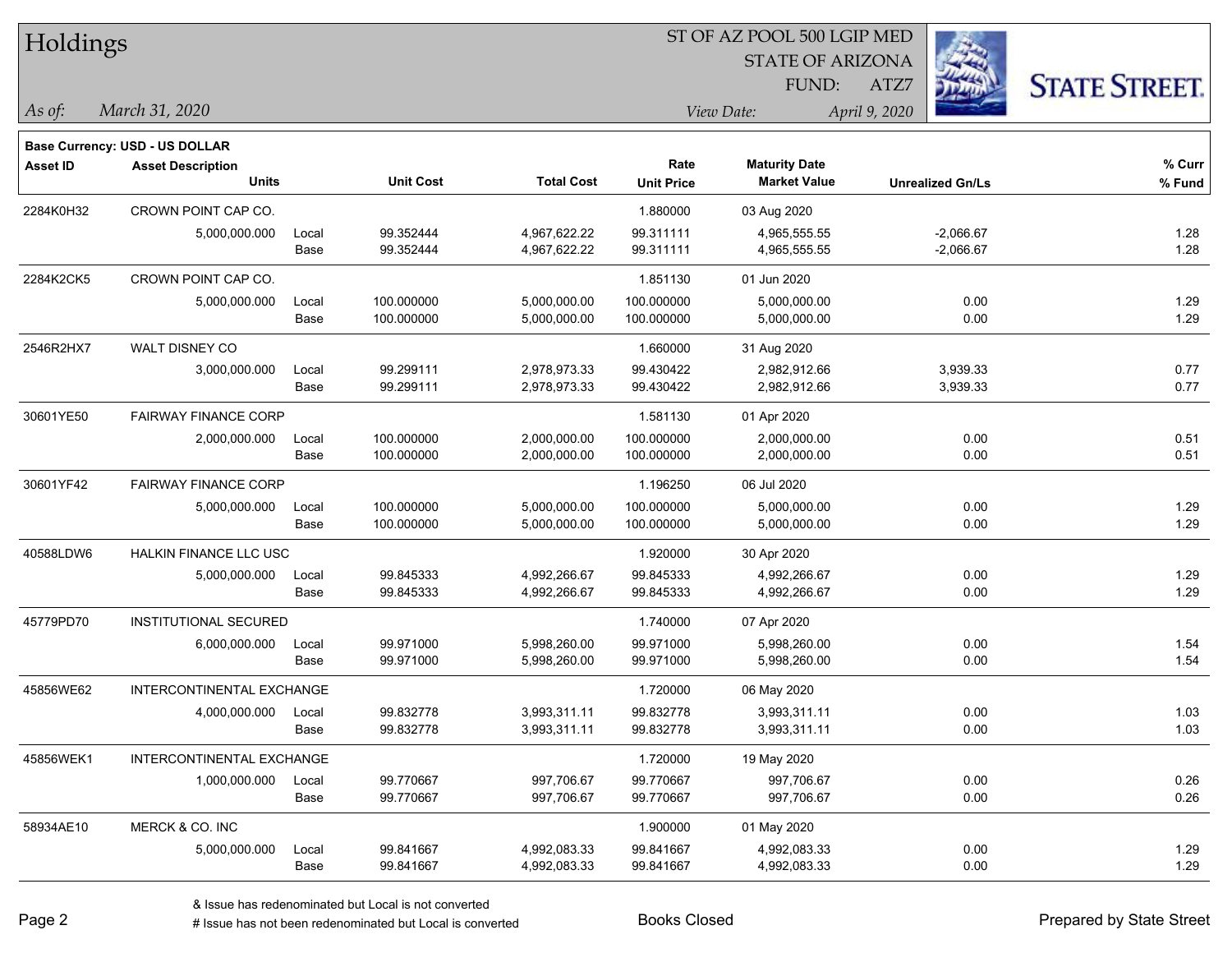| Holdings               |                                               |       |                  |                   | ST OF AZ POOL 500 LGIP MED |                             |                         |                      |  |
|------------------------|-----------------------------------------------|-------|------------------|-------------------|----------------------------|-----------------------------|-------------------------|----------------------|--|
|                        |                                               |       |                  |                   |                            | <b>STATE OF ARIZONA</b>     |                         |                      |  |
|                        |                                               |       |                  |                   |                            | FUND:                       | ATZ7                    | <b>STATE STREET.</b> |  |
| As of:                 | March 31, 2020                                |       |                  |                   |                            | View Date:<br>April 9, 2020 |                         |                      |  |
|                        |                                               |       |                  |                   |                            |                             |                         |                      |  |
|                        | Base Currency: USD - US DOLLAR                |       |                  |                   | Rate                       | <b>Maturity Date</b>        |                         | % Curr               |  |
| <b>Asset ID</b>        | <b>Asset Description</b><br><b>Units</b>      |       | <b>Unit Cost</b> | <b>Total Cost</b> | <b>Unit Price</b>          | <b>Market Value</b>         | <b>Unrealized Gn/Ls</b> | % Fund               |  |
| 59157TE17              | METLIFE SHORT TERM FDG                        |       |                  |                   | 1.900000                   | 01 May 2020                 |                         |                      |  |
|                        | 5,000,000.000                                 | Local | 99.841667        | 4,992,083.33      | 99.841667                  | 4,992,083.33                | 0.00                    | 1.29                 |  |
|                        |                                               | Base  | 99.841667        | 4,992,083.33      | 99.841667                  | 4,992,083.33                | 0.00                    | 1.29                 |  |
| 8225X2F17              | SHELL INTNL FNC B.V                           |       |                  |                   | 1.950000                   | 01 Jun 2020                 |                         |                      |  |
|                        | 1,790,000.000                                 | Local | 99.669583        | 1,784,085.54      | 99.669583                  | 1,784,085.54                | 0.00                    | 0.46                 |  |
|                        |                                               | Base  | 99.669583        | 1,784,085.54      | 99.669583                  | 1,784,085.54                | 0.00                    | 0.46                 |  |
| 979QHR003              | SOUTH STREET REPO                             |       |                  |                   | 0.010000                   | 01 Apr 2020                 |                         |                      |  |
|                        | 8,345,000.000                                 | Local | 100.000000       | 8,345,000.00      | 100.000000                 | 8,345,000.00                | 0.00                    | 2.15                 |  |
|                        |                                               | Base  | 100.000000       | 8,345,000.00      | 100.000000                 | 8,345,000.00                | 0.00                    | 2.15                 |  |
| <b>US DOLLAR Total</b> |                                               |       |                  |                   |                            |                             |                         |                      |  |
|                        | 76,135,000.000                                | Local |                  | 75,990,852.35     |                            | 75,968,641.53               | $-22,210.82$            | 19.56                |  |
|                        |                                               | Base  |                  | 75,990,852.35     |                            | 75,968,641.53               | $-22,210.82$            | 19.56                |  |
|                        | <b>CASH EQUIVALENT Total</b>                  |       |                  |                   |                            |                             |                         |                      |  |
|                        | 76,135,000.000                                | Base  |                  | 75,990,852.35     |                            | 75,968,641.53               | $-22,210.82$            | 19.56                |  |
| <b>FIXED INCOME</b>    |                                               |       |                  |                   |                            |                             |                         |                      |  |
| <b>US DOLLAR</b>       |                                               |       |                  |                   |                            |                             | Exchange Rate:          | 1.000000             |  |
| 00206RCR1              | AT+T INC SR UNSECURED 02/21 2.8               |       |                  |                   | 2.800000                   | 17 Feb 2021                 |                         |                      |  |
|                        | 2,000,000.000                                 | Local | 100.384202       | 2,007,684.03      | 100.442648                 | 2,008,852.96                | 1,168.93                | 0.52                 |  |
|                        |                                               | Base  | 100.384202       | 2,007,684.03      | 100.442648                 | 2,008,852.96                | 1,168.93                | 0.52                 |  |
| 025816CD9              | AMERICAN EXPRESS CO SR UNSECURED 05/22 2.75   |       |                  |                   | 2.750000                   | 20 May 2022                 |                         |                      |  |
|                        | 4,000,000.000                                 | Local | 99.914708        | 3,996,588.32      | 101.627597                 | 4,065,103.88                | 68,515.56               | 1.05                 |  |
|                        |                                               | Base  | 99.914708        | 3,996,588.32      | 101.627597                 | 4,065,103.88                | 68,515.56               | 1.05                 |  |
| 025816CG2              | AMERICAN EXPRESS CO SR UNSECURED 07/24 2.5    |       |                  |                   | 2.500000                   | 30 Jul 2024                 |                         |                      |  |
|                        | 5,000,000.000                                 | Local | 99.721356        | 4,986,067.82      | 101.155396                 | 5,057,769.80                | 71,701.98               | 1.30                 |  |
|                        |                                               | Base  | 99.721356        | 4,986,067.82      | 101.155396                 | 5,057,769.80                | 71,701.98               | 1.30                 |  |
| 02582JHS2              | AMERICAN EXPRESS CREDIT ACCOUN AMXCA 2018 3 A |       |                  |                   | 1.024630                   | 15 Oct 2025                 |                         |                      |  |
|                        | 4,000,000.000                                 | Local | 100.000000       | 4,000,000.00      | 97.312870                  | 3,892,514.80                | $-107,485.20$           | 1.00                 |  |
| Original Face:         | 4,000,000.000                                 | Base  | 100.000000       | 4,000,000.00      | 97.312870                  | 3,892,514.80                | $-107,485.20$           | 1.00                 |  |
|                        |                                               |       |                  |                   |                            |                             |                         |                      |  |

denote the redenominated but Local is converted Books Closed Prepared by State Street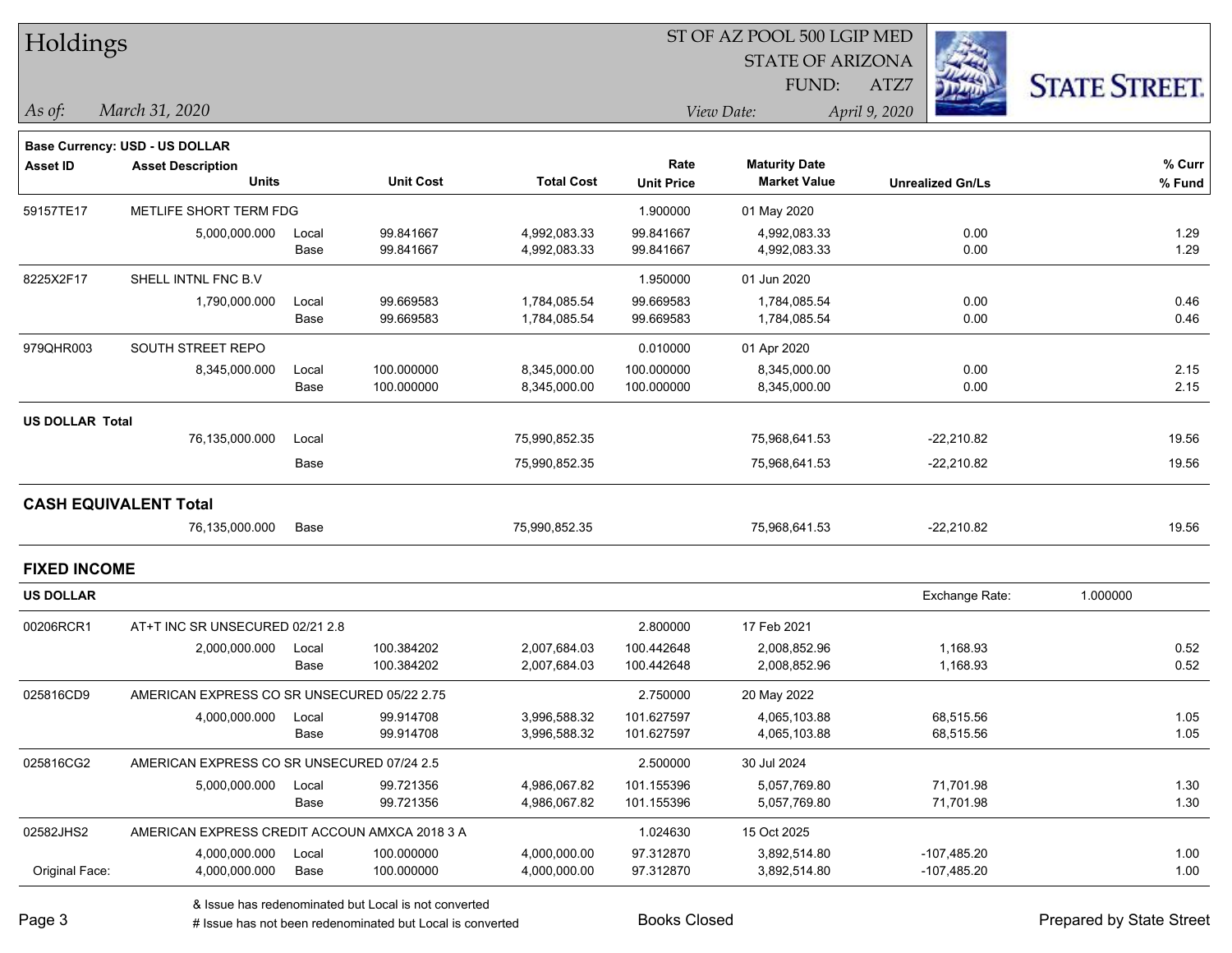| Holdings        |                                               |       |                  |                   |                           |                                             |                         |                      |
|-----------------|-----------------------------------------------|-------|------------------|-------------------|---------------------------|---------------------------------------------|-------------------------|----------------------|
|                 |                                               |       |                  |                   |                           | <b>STATE OF ARIZONA</b>                     |                         |                      |
|                 |                                               |       |                  |                   |                           | FUND:                                       | ATZ7                    | <b>STATE STREET.</b> |
| $ $ As of:      | March 31, 2020                                |       |                  |                   |                           | View Date:                                  | April 9, 2020           |                      |
|                 |                                               |       |                  |                   |                           |                                             |                         |                      |
|                 | <b>Base Currency: USD - US DOLLAR</b>         |       |                  |                   |                           |                                             |                         |                      |
| <b>Asset ID</b> | <b>Asset Description</b><br><b>Units</b>      |       | <b>Unit Cost</b> | <b>Total Cost</b> | Rate<br><b>Unit Price</b> | <b>Maturity Date</b><br><b>Market Value</b> | <b>Unrealized Gn/Ls</b> | % Curr<br>% Fund     |
| 02665WCC3       | AMERICAN HONDA FINANCE SR UNSECURED 02/21 VAR |       |                  |                   | 1.923130                  | 12 Feb 2021                                 |                         |                      |
|                 | 5,000,000.000                                 | Local | 100.000000       | 5,000,000.00      | 97.515441                 | 4,875,772.05                                | $-124,227.95$           | 1.26                 |
|                 |                                               | Base  | 100.000000       | 5,000,000.00      | 97.515441                 | 4,875,772.05                                | $-124,227.95$           | 1.26                 |
| 037833BE9       | APPLE INC SR UNSECURED 05/20 VAR              |       |                  |                   | 2.003750                  | 06 May 2020                                 |                         |                      |
|                 | 5,000,000.000                                 | Local | 100.000000       | 5,000,000.00      | 99.973955                 | 4,998,697.75                                | $-1,302.25$             | 1.29                 |
|                 |                                               | Base  | 100.000000       | 5,000,000.00      | 99.973955                 | 4,998,697.75                                | $-1,302.25$             | 1.29                 |
| 037833CP3       | APPLE INC SR UNSECURED 05/22 VAR              |       |                  |                   | 2.080880                  | 11 May 2022                                 |                         |                      |
|                 | 7,000,000.000                                 | Local | 100.000000       | 7,000,000.00      | 97.577169                 | 6,830,401.83                                | $-169,598.17$           | 1.76                 |
|                 |                                               | Base  | 100.000000       | 7,000,000.00      | 97.577169                 | 6,830,401.83                                | $-169,598.17$           | 1.76                 |
| 037833DM9       | APPLE INC SR UNSECURED 09/24 1.8              |       |                  |                   | 1.800000                  | 11 Sep 2024                                 |                         |                      |
|                 | 2,000,000.000                                 | Local | 99.797771        | 1,995,955.41      | 101.808787                | 2,036,175.74                                | 40,220.33               | 0.52                 |
|                 |                                               | Base  | 99.797771        | 1,995,955.41      | 101.808787                | 2,036,175.74                                | 40,220.33               | 0.52                 |
| 05586CAB0       | BMW VEHICLE LEASE TRUST BMWLT 2018 1 A2       |       |                  |                   | 2.970000                  | 21 Dec 2020                                 |                         |                      |
|                 | 449,457.960                                   | Local | 99.996896        | 449,444.01        | 99.998910                 | 449,453.06                                  | 9.05                    | 0.12                 |
| Original Face:  | 4,000,000.000                                 | Base  | 99.996896        | 449,444.01        | 99.998910                 | 449,453.06                                  | 9.05                    | 0.12                 |
| 06048WB82       | BANK OF AMERICA CORP SR UNSECURED 08/24 VAR   |       |                  |                   | 2.400000                  | 23 Aug 2024                                 |                         |                      |
|                 | 2,000,000.000                                 | Local | 100.000000       | 2,000,000.00      | 95.588273                 | 1,911,765.46                                | $-88,234.54$            | 0.49                 |
|                 |                                               | Base  | 100.000000       | 2,000,000.00      | 95.588273                 | 1,911,765.46                                | $-88,234.54$            | 0.49                 |
| 06048WXT2       | BANK OF AMERICA CORP SR UNSECURED 09/21 VAR   |       |                  |                   | 2.000000                  | 26 Sep 2021                                 |                         |                      |
|                 | 2,000,000.000                                 | Local | 100.000000       | 2,000,000.00      | 97.191000                 | 1,943,820.00                                | $-56,180.00$            | 0.50                 |
|                 |                                               | Base  | 100.000000       | 2,000,000.00      | 97.191000                 | 1,943,820.00                                | $-56,180.00$            | 0.50                 |
| 06051GFT1       | BANK OF AMERICA CORP SR UNSECURED 10/20 2.625 |       |                  |                   | 2.625000                  | 19 Oct 2020                                 |                         |                      |
|                 | 5,810,000.000                                 | Local | 100.091691       | 5,815,327.26      | 100.155648                | 5,819,043.15                                | 3,715.89                | 1.50                 |
|                 |                                               | Base  | 100.091691       | 5,815,327.26      | 100.155648                | 5,819,043.15                                | 3,715.89                | 1.50                 |
| 06051GHF9       | BANK OF AMERICA CORP SR UNSECURED 03/24 VAR   |       |                  |                   | 3.550000                  | 05 Mar 2024                                 |                         |                      |
|                 | 3,564,000.000                                 | Local | 102.992769       | 3,670,662.29      | 104.010920                | 3,706,949.19                                | 36,286.90               | 0.95                 |
|                 |                                               | Base  | 102.992769       | 3,670,662.29      | 104.010920                | 3,706,949.19                                | 36,286.90               | 0.95                 |
| 06367TYL8       | BANK OF MONTREAL SR UNSECURED 06/20 2.1       |       |                  |                   | 2.100000                  | 15 Jun 2020                                 |                         |                      |
|                 | 3,000,000.000                                 | Local | 99.999384        | 2,999,981.52      | 99.946000                 | 2,998,380.00                                | $-1,601.52$             | 0.77                 |
|                 |                                               | Base  | 99.999384        | 2,999,981.52      | 99.946000                 | 2,998,380.00                                | $-1,601.52$             | 0.77                 |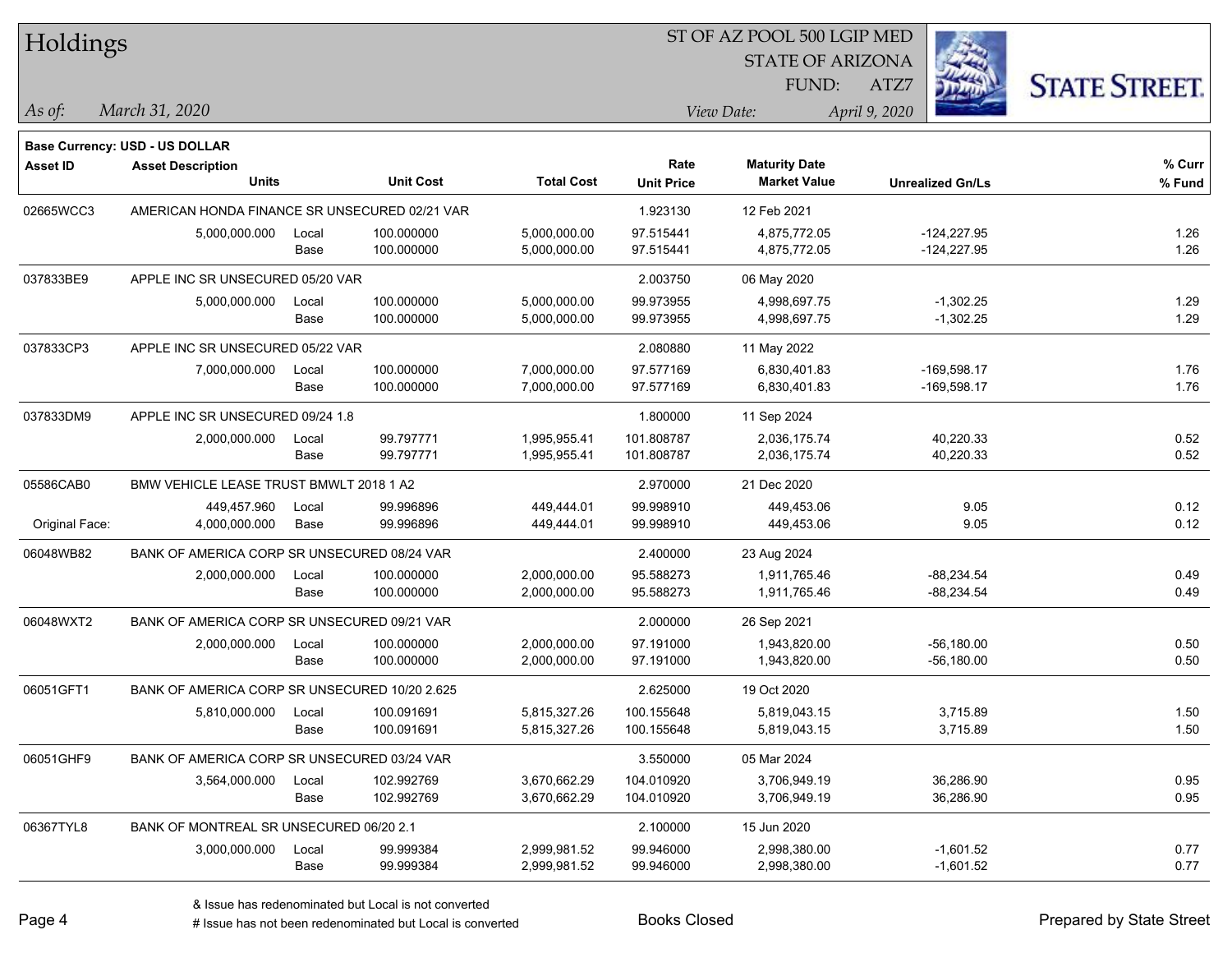| Holdings        |                                                                   |       |                  |                   |                   | ST OF AZ POOL 500 LGIP MED |                         |                      |
|-----------------|-------------------------------------------------------------------|-------|------------------|-------------------|-------------------|----------------------------|-------------------------|----------------------|
|                 |                                                                   |       |                  |                   |                   | <b>STATE OF ARIZONA</b>    |                         |                      |
|                 |                                                                   |       |                  |                   |                   | FUND:                      | ATZ7                    | <b>STATE STREET.</b> |
| As of:          | March 31, 2020                                                    |       |                  |                   |                   | View Date:                 | April 9, 2020           |                      |
|                 |                                                                   |       |                  |                   |                   |                            |                         |                      |
| <b>Asset ID</b> | <b>Base Currency: USD - US DOLLAR</b><br><b>Asset Description</b> |       |                  |                   | Rate              | <b>Maturity Date</b>       |                         | % Curr               |
|                 | <b>Units</b>                                                      |       | <b>Unit Cost</b> | <b>Total Cost</b> | <b>Unit Price</b> | <b>Market Value</b>        | <b>Unrealized Gn/Ls</b> | $%$ Fund             |
| 06367TYM6       | BANK OF MONTREAL SR UNSECURED 06/20 VAR                           |       |                  |                   | 1.180500          | 15 Jun 2020                |                         |                      |
|                 | 5,000,000.000                                                     | Local | 100.000000       | 5,000,000.00      | 99.613043         | 4,980,652.15               | $-19,347.85$            | 1.28                 |
|                 |                                                                   | Base  | 100.000000       | 5,000,000.00      | 99.613043         | 4,980,652.15               | $-19,347.85$            | 1.28                 |
| 06367WWB5       | BANK OF MONTREAL SR UNSECURED 02/25 2.25                          |       |                  |                   | 2.250000          | 19 Feb 2025                |                         |                      |
|                 | 3,000,000.000                                                     | Local | 100.000000       | 3,000,000.00      | 97.111685         | 2,913,350.55               | $-86,649.45$            | 0.75                 |
|                 |                                                                   | Base  | 100.000000       | 3,000,000.00      | 97.111685         | 2,913,350.55               | -86,649.45              | 0.75                 |
| 06405LAB7       | BANK OF NEW YORK MELLON SR UNSECURED 06/21 VAR                    |       |                  |                   | 1.533750          | 04 Jun 2021                |                         |                      |
|                 | 2,000,000.000                                                     | Local | 100.000000       | 2,000,000.00      | 98.539975         | 1,970,799.50               | $-29,200.50$            | 0.51                 |
|                 |                                                                   | Base  | 100.000000       | 2,000,000.00      | 98.539975         | 1,970,799.50               | $-29,200.50$            | 0.51                 |
| 06406RAL1       | BANK OF NY MELLON CORP SR UNSECURED 10/24 2.1                     |       |                  |                   | 2.100000          | 24 Oct 2024                |                         |                      |
|                 | 3,000,000.000                                                     | Local | 99.840326        | 2,995,209.77      | 100.601721        | 3,018,051.63               | 22,841.86               | 0.78                 |
|                 |                                                                   | Base  | 99.840326        | 2,995,209.77      | 100.601721        | 3,018,051.63               | 22,841.86               | 0.78                 |
| 064159SH0       | BANK OF NOVA SCOTIA SR UNSECURED 11/22 2                          |       |                  |                   | 2.000000          | 15 Nov 2022                |                         |                      |
|                 | 3,000,000.000                                                     | Local | 99.973649        | 2,999,209.46      | 100.245306        | 3,007,359.18               | 8,149.72                | 0.77                 |
|                 |                                                                   | Base  | 99.973649        | 2,999,209.46      | 100.245306        | 3,007,359.18               | 8,149.72                | 0.77                 |
| 07330NAT2       | TRUIST BANK SR UNSECURED 12/24 2.15                               |       |                  |                   | 2.150000          | 06 Dec 2024                |                         |                      |
|                 | 5,000,000.000                                                     | Local | 99.841075        | 4,992,053.73      | 99.038825         | 4,951,941.25               | $-40,112.48$            | 1.28                 |
|                 |                                                                   | Base  | 99.841075        | 4,992,053.73      | 99.038825         | 4,951,941.25               | $-40,112.48$            | 1.28                 |
| 126650CT5       | CVS HEALTH CORP SR UNSECURED 06/21 2.125                          |       |                  |                   | 2.125000          | 01 Jun 2021                |                         |                      |
|                 | 2,000,000.000                                                     | Local | 99.938843        | 1,998,776.85      | 100.106831        | 2,002,136.62               | 3,359.77                | 0.52                 |
|                 |                                                                   | Base  | 99.938843        | 1,998,776.85      | 100.106831        | 2,002,136.62               | 3,359.77                | 0.52                 |
| 126650DE7       | CVS HEALTH CORP SR UNSECURED 08/24 2.625                          |       |                  |                   | 2.625000          | 15 Aug 2024                |                         |                      |
|                 | 1,000,000.000                                                     | Local | 99.550952        | 995,509.52        | 101.417030        | 1,014,170.30               | 18,660.78               | 0.26                 |
|                 |                                                                   | Base  | 99.550952        | 995,509.52        | 101.417030        | 1,014,170.30               | 18,660.78               | 0.26                 |
| 126802DH7       | CABELA S MASTER CREDIT CARD TR CABMT 2015 2 A1                    |       |                  |                   | 2.250000          | 17 Jul 2023                |                         |                      |
|                 | 1,000,000.000                                                     | Local | 99.983643        | 999,836.43        | 99.500570         | 995,005.70                 | $-4,830.73$             | 0.26                 |
| Original Face:  | 1,000,000.000                                                     | Base  | 99.983643        | 999,836.43        | 99.500570         | 995,005.70                 | $-4,830.73$             | 0.26                 |
| 126802DJ3       | CABELA S MASTER CREDIT CARD TR CABMT 2015 2 A2                    |       |                  |                   | 1.374630          | 17 Jul 2023                |                         |                      |
|                 | 2,000,000.000                                                     | Local | 100.000000       | 2,000,000.00      | 99.719990         | 1,994,399.80               | $-5,600.20$             | 0.51                 |
| Original Face:  | 2,000,000.000                                                     | Base  | 100.000000       | 2,000,000.00      | 99.719990         | 1,994,399.80               | $-5,600.20$             | 0.51                 |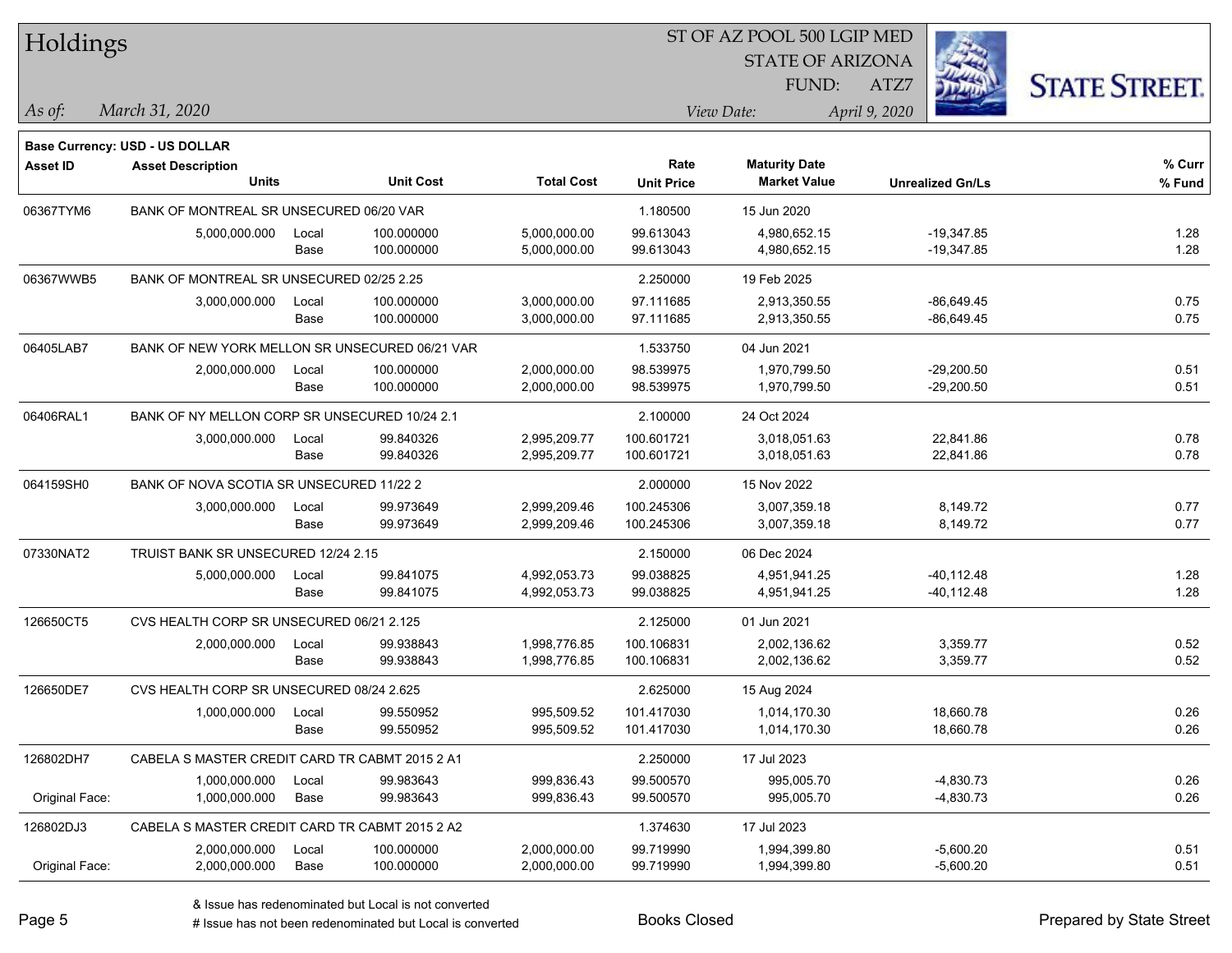| Holdings        |                                                   |       |                                                    | ST OF AZ POOL 500 LGIP MED |                   |                         |                         |                      |  |  |
|-----------------|---------------------------------------------------|-------|----------------------------------------------------|----------------------------|-------------------|-------------------------|-------------------------|----------------------|--|--|
|                 |                                                   |       |                                                    |                            |                   | <b>STATE OF ARIZONA</b> |                         |                      |  |  |
|                 |                                                   |       |                                                    |                            |                   | FUND:                   | ATZ7                    | <b>STATE STREET.</b> |  |  |
| $\vert$ As of:  | March 31, 2020                                    |       |                                                    |                            |                   | View Date:              | April 9, 2020           |                      |  |  |
|                 | <b>Base Currency: USD - US DOLLAR</b>             |       |                                                    |                            |                   |                         |                         |                      |  |  |
| <b>Asset ID</b> | <b>Asset Description</b>                          |       |                                                    |                            | Rate              | <b>Maturity Date</b>    |                         | % Curr               |  |  |
|                 | <b>Units</b>                                      |       | <b>Unit Cost</b>                                   | <b>Total Cost</b>          | <b>Unit Price</b> | <b>Market Value</b>     | <b>Unrealized Gn/Ls</b> | % Fund               |  |  |
| 136069TZ4       | CANADIAN IMPERIAL BANK SR UNSECURED 06/22 VAR     |       |                                                    |                            | 1.460500          | 16 Jun 2022             |                         |                      |  |  |
|                 | 3,000,000.000                                     | Local | 100.000000                                         | 3,000,000.00               | 98.997098         | 2,969,912.94            | $-30,087.06$            | 0.76                 |  |  |
|                 |                                                   | Base  | 100.000000                                         | 3,000,000.00               | 98.997098         | 2,969,912.94            | $-30,087.06$            | 0.76                 |  |  |
| 14315EAB6       | CARMAX AUTO OWNER TRUST CARMX 2018 4 A2A          |       |                                                    |                            | 3.110000          | 15 Feb 2022             |                         |                      |  |  |
|                 | 1,074,394.110                                     | Local | 99.999509                                          | 1,074,388.83               | 99.614270         | 1,070,249.85            | $-4,138.98$             | 0.28                 |  |  |
| Original Face:  | 3,000,000.000                                     | Base  | 99.999509                                          | 1,074,388.83               | 99.614270         | 1,070,249.85            | $-4,138.98$             | 0.28                 |  |  |
| 172967KK6       | CITIGROUP INC SR UNSECURED 03/21 2.7              |       |                                                    |                            | 2.700000          | 30 Mar 2021             |                         |                      |  |  |
|                 | 2,370,000.000                                     | Local | 100.104500                                         | 2,372,476.66               | 100.415753        | 2,379,853.35            | 7,376.69                | 0.61                 |  |  |
|                 |                                                   | Base  | 100.104500                                         | 2,372,476.66               | 100.415753        | 2,379,853.35            | 7,376.69                | 0.61                 |  |  |
| 17327TSA5       | CITIGROUP GLOBAL MARKETS SR UNSECURED 07/24 VAR   |       |                                                    |                            | 2.500000          | 31 Jul 2024             |                         |                      |  |  |
|                 | 2,000,000.000                                     | Local | 100.000000                                         | 2,000,000.00               | 98.621940         | 1,972,438.80            | $-27,561.20$            | 0.51                 |  |  |
|                 |                                                   | Base  | 100.000000                                         | 2,000,000.00               | 98.621940         | 1,972,438.80            | $-27,561.20$            | 0.51                 |  |  |
| 17328VAD2       | CITIGROUP GLOBAL MARKETS COMPANY GUAR 03/25 2     |       |                                                    |                            | 2.000000          | 31 Mar 2025             |                         |                      |  |  |
|                 | 2,155,000.000                                     | Local | 100.000000                                         | 2,155,000.00               | 100.622773        | 2,168,420.76            | 13,420.76               | 0.56                 |  |  |
|                 |                                                   | Base  | 100.000000                                         | 2,155,000.00               | 100.622773        | 2,168,420.76            | 13,420.76               | 0.56                 |  |  |
| 254687FK7       | WALT DISNEY COMPANY/THE COMPANY GUAR 08/24 1.75   |       |                                                    |                            | 1.750000          | 30 Aug 2024             |                         |                      |  |  |
|                 | 5,000,000.000                                     | Local | 99.639437                                          | 4,981,971.83               | 100.198903        | 5,009,945.15            | 27,973.32               | 1.29                 |  |  |
|                 |                                                   | Base  | 99.639437                                          | 4,981,971.83               | 100.198903        | 5,009,945.15            | 27,973.32               | 1.29                 |  |  |
| 278642AR4       | EBAY INC SR UNSECURED 06/20 2.15                  |       |                                                    |                            | 2.150000          | 05 Jun 2020             |                         |                      |  |  |
|                 | 2,000,000.000                                     | Local | 99.994004                                          | 1,999,880.08               | 99.943336         | 1,998,866.72            | $-1,013.36$             | 0.51                 |  |  |
|                 |                                                   | Base  | 99.994004                                          | 1,999,880.08               | 99.943336         | 1,998,866.72            | $-1,013.36$             | 0.51                 |  |  |
| 29372JAB3       | ENTERPRISE FLEET FINANCING LLC EFF 2017 2 A2 144A |       |                                                    |                            | 1.970000          | 20 Jan 2023             |                         |                      |  |  |
|                 | 278,852.090                                       | Local | 100.126938                                         | 279,206.06                 | 99.903430         | 278,582.80              | $-623.26$               | 0.07                 |  |  |
| Original Face:  | 3,000,000.000                                     | Base  | 100.126938                                         | 279,206.06                 | 99.903430         | 278,582.80              | $-623.26$               | 0.07                 |  |  |
| 30231GBC5       | EXXON MOBIL CORPORATION SR UNSECURED 08/24 2.019  |       |                                                    |                            | 2.019000          | 16 Aug 2024             |                         |                      |  |  |
|                 | 5,000,000.000                                     | Local | 100.000000                                         | 5,000,000.00               | 99.518458         | 4,975,922.90            | $-24,077.10$            | 1.28                 |  |  |
|                 |                                                   | Base  | 100.000000                                         | 5,000,000.00               | 99.518458         | 4,975,922.90            | $-24,077.10$            | 1.28                 |  |  |
| 30303KAA4       |                                                   |       | FRESB MULTIFAMILY MORTGAGE PAS FRESB 2017 SB35 A5F |                            | 2.250000          | 25 Jun 2022             |                         |                      |  |  |
|                 | 2,612,540.500                                     | Local | 100.000000                                         | 2,612,540.50               | 102.802050        | 2,685,745.19            | 73,204.69               | 0.69                 |  |  |
| Original Face:  | 5,126,000.000                                     | Base  | 100.000000                                         | 2,612,540.50               | 102.802050        | 2,685,745.19            | 73,204.69               | 0.69                 |  |  |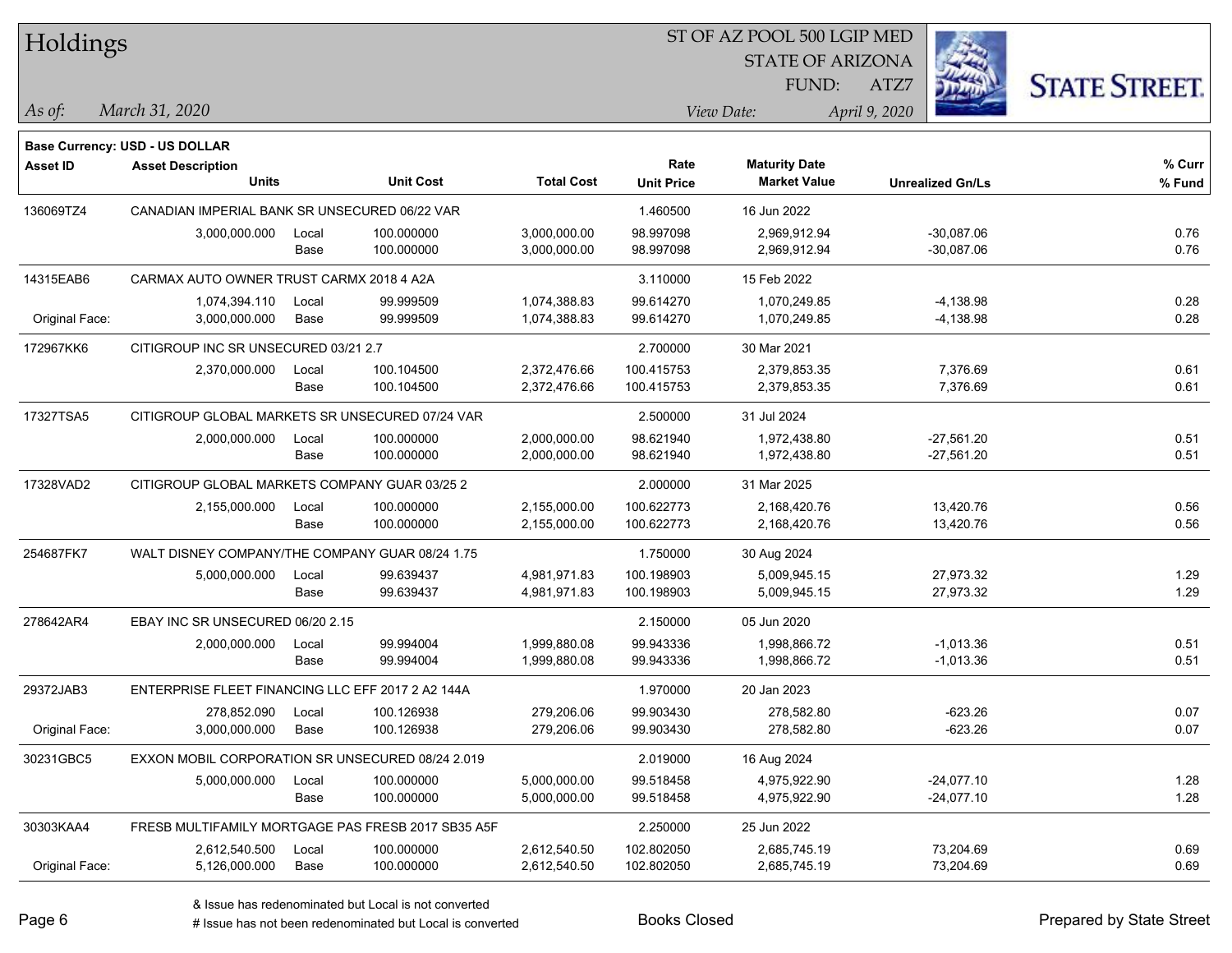| Holdings |
|----------|
|          |

### ST OF AZ POOL 500 LGIP MED

**Maturity Date**

STATE OF ARIZONA

ATZ7



**% Fund**

**% Curr**

*March 31, 2020 As of: View Date: April 9, 2020*

**Base Currency: USD - US DOLLAR**

FUND:

| 31283K2K3      | FED HM LN PC POOL G11678 FG 04/20 FIXED 4.5 |       |            |              | 4.500000   | 01 Apr 2020  |           |      |
|----------------|---------------------------------------------|-------|------------|--------------|------------|--------------|-----------|------|
|                | 1.650                                       | Local | 100.606061 | 1.66         | 100.963719 | 1.67         | 0.01      | 0.00 |
| Original Face: | 1,100,000.000                               | Base  | 100.606061 | 1.66         | 100.963719 | 1.67         | 0.01      | 0.00 |
| 3128M8RU0      | FED HM LN PC POOL G06499 FG 03/41 FIXED 4   |       |            |              | 4.000000   | 01 Mar 2041  |           |      |
|                | 618,587.420                                 | Local | 103.318672 | 639,116.31   | 108.824717 | 673,176.01   | 34,059.70 | 0.17 |
| Original Face: | 2,090,000.000                               | Base  | 103.318672 | 639.116.31   | 108.824717 | 673,176.01   | 34,059.70 | 0.17 |
| 3128MMHX4      | FED HM LN PC POOL G18245 FG 03/23 FIXED 4.5 |       |            |              | 4.500000   | 01 Mar 2023  |           |      |
|                | 1.868.620                                   | Local | 100.647537 | 1,880.72     | 105.205632 | 1,965.89     | 85.17     | 0.00 |
| Original Face: | 250,000.000                                 | Base  | 100.647537 | 1,880.72     | 105.205632 | 1,965.89     | 85.17     | 0.00 |
| 3128MMK36      | FED HM LN PC POOL G18313 FG 06/24 FIXED 4.5 |       |            |              | 4.500000   | 01 Jun 2024  |           |      |
|                | 26,700.170                                  | Local | 100.078913 | 26,721.24    | 105.370786 | 28,134.18    | 1,412.94  | 0.01 |
| Original Face: | 1,000,000.000                               | Base  | 100.078913 | 26,721.24    | 105.370786 | 28,134.18    | 1,412.94  | 0.01 |
| 3128MMKJ1      | FED HM LN PC POOL G18296 FG 02/24 FIXED 4.5 |       |            |              | 4.500000   | 01 Feb 2024  |           |      |
|                | 30,445.860                                  | Local | 100.459734 | 30,585.83    | 105.371223 | 32,081.18    | 1,495.35  | 0.01 |
| Original Face: | 2,206,300.000                               | Base  | 100.459734 | 30,585.83    | 105.371223 | 32,081.18    | 1,495.35  | 0.01 |
| 3128MMN33      | FED HM LN PC POOL G18409 FG 11/26 FIXED 3   |       |            |              | 3.000000   | 01 Nov 2026  |           |      |
|                | 566.923.200                                 | Local | 101.184681 | 573,639.43   | 104.823192 | 594,266.99   | 20.627.56 | 0.15 |
| Original Face: | 5,000,000.000                               | Base  | 101.184681 | 573,639.43   | 104.823192 | 594,266.99   | 20,627.56 | 0.15 |
| 3128MMQT3      | FED HM LN PC POOL G18465 FG 05/28 FIXED 2.5 |       |            |              | 2.500000   | 01 May 2028  |           |      |
|                | 1,582,468.700                               | Local | 101.774691 | 1,610,552.63 | 103.831985 | 1,643,108.66 | 32,556.03 | 0.42 |
| Original Face: | 5,000,000.000                               | Base  | 101.774691 | 1,610,552.63 | 103.831985 | 1,643,108.66 | 32,556.03 | 0.42 |
| 3128PMY87      | FED HM LN PC POOL J09735 FG 06/24 FIXED 4.5 |       |            |              | 4.500000   | 01 Jun 2024  |           |      |
|                | 23,927.550                                  | Local | 100.802548 | 24,119.58    | 104.973573 | 25,117.60    | 998.02    | 0.01 |
| Original Face: | 1,000,000.000                               | Base  | 100.802548 | 24,119.58    | 104.973573 | 25,117.60    | 998.02    | 0.01 |
| 3128PR3M9      | FED HM LN PC POOL J12604 FG 07/25 FIXED 4   |       |            |              | 4.000000   | 01 Jul 2025  |           |      |
|                | 281,146.380                                 | Local | 101.034201 | 284,054.00   | 105.197261 | 295,758.29   | 11,704.29 | 0.08 |
| Original Face: | 6,000,000.000                               | Base  | 101.034201 | 284,054.00   | 105.197261 | 295,758.29   | 11,704.29 | 0.08 |
|                |                                             |       |            |              |            |              |           |      |

**Units Unit Cost Total Cost Unit Price Market Value Unrealized Gn/Ls**

3128PSKA4 FED HM LN PC POOL J12989 FG 09/25 FIXED 3.5 3.50000 3.50000 3.50000 31 Sep 2025

**Asset ID Asset Description Rate**

Original Face: 5,000,000.000 Base 101.365159 280,931.51 105.201954 291,565.11 10,633.60 0.08

277,148.000 Local 101.365159 280,931.51 105.201954 291,565.11 10,633.60 0.08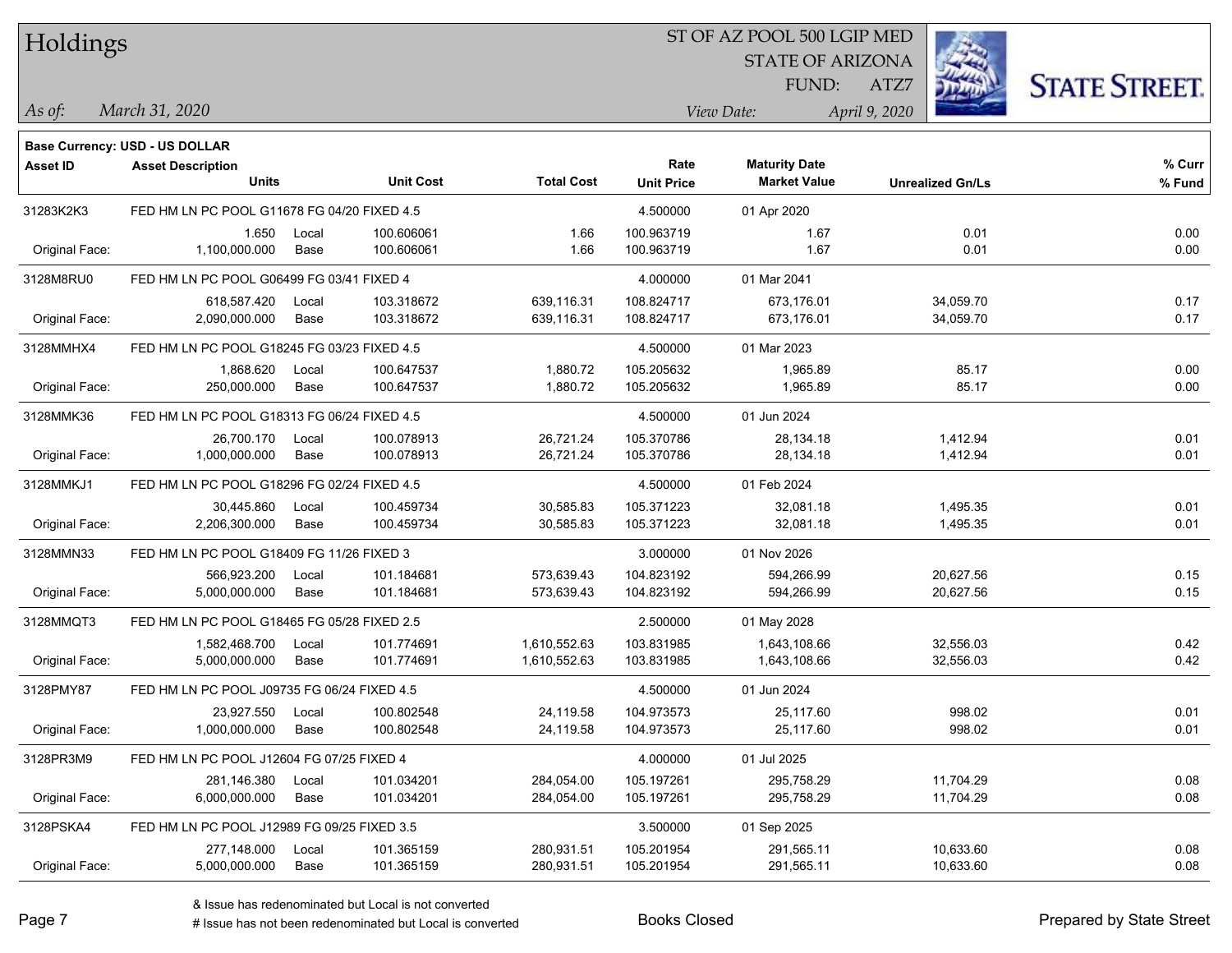| Holdings        |                                             |       |                  |                   |                   | ST OF AZ POOL 500 LGIP MED |                         |                      |
|-----------------|---------------------------------------------|-------|------------------|-------------------|-------------------|----------------------------|-------------------------|----------------------|
|                 |                                             |       |                  |                   |                   | <b>STATE OF ARIZONA</b>    |                         |                      |
|                 |                                             |       |                  |                   |                   | FUND:                      | ATZ7                    | <b>STATE STREET.</b> |
| As of:          | March 31, 2020                              |       |                  |                   |                   | View Date:                 | April 9, 2020           |                      |
|                 | Base Currency: USD - US DOLLAR              |       |                  |                   |                   |                            |                         |                      |
| <b>Asset ID</b> | <b>Asset Description</b>                    |       |                  |                   | Rate              | <b>Maturity Date</b>       |                         | $%$ Curr             |
|                 | <b>Units</b>                                |       | <b>Unit Cost</b> | <b>Total Cost</b> | <b>Unit Price</b> | <b>Market Value</b>        | <b>Unrealized Gn/Ls</b> | % Fund               |
| 31292LFA8       | FED HM LN PC POOL C03761 FG 02/42 FIXED 3.5 |       |                  |                   | 3.500000          | 01 Feb 2042                |                         |                      |
|                 | 1,645,648.700                               | Local | 103.669349       | 1,706,033.29      | 107.270734        | 1,765,299.44               | 59,266.15               | 0.45                 |
| Original Face:  | 5,000,000.000                               | Base  | 103.669349       | 1,706,033.29      | 107.270734        | 1,765,299.44               | 59,266.15               | 0.45                 |
| 312936EV5       | FED HM LN PC POOL A89148 FG 10/39 FIXED 4   |       |                  |                   | 4.000000          | 01 Oct 2039                |                         |                      |
|                 | 1,029,956.770                               | Local | 103.554352       | 1,066,565.06      | 108.111880        | 1,113,505.63               | 46,940.57               | 0.29                 |
| Original Face:  | 5,700,000.000                               | Base  | 103.554352       | 1,066,565.06      | 108.111880        | 1,113,505.63               | 46,940.57               | 0.29                 |
| 312944H79       | FED HM LN PC POOL A95654 FG 12/40 FIXED 4   |       |                  |                   | 4.000000          | 01 Dec 2040                |                         |                      |
|                 | 470,900.920                                 | Local | 103.306311       | 486,470.37        | 108.850489        | 512.577.95                 | 26,107.58               | 0.13                 |
| Original Face:  | 2,000,000.000                               | Base  | 103.306311       | 486,470.37        | 108.850489        | 512,577.95                 | 26,107.58               | 0.13                 |
| 3130AJA90       | FEDERAL HOME LOAN BANK BONDS 08/24 1.77     |       |                  |                   | 1.770000          | 28 Aug 2024                |                         |                      |
|                 | 3,000,000.000                               | Local | 100.211154       | 3,006,334.63      | 100.332293        | 3,009,968.79               | 3,634.16                | 0.78                 |
|                 |                                             | Base  | 100.211154       | 3,006,334.63      | 100.332293        | 3,009,968.79               | 3,634.16                | 0.78                 |
| 3133ELRK2       | FEDERAL FARM CREDIT BANK BONDS 03/24 1.5    |       |                  |                   | 1.500000          | 05 Mar 2024                |                         |                      |
|                 | 5,000,000.000                               | Local | 100.000000       | 5,000,000.00      | 100.064755        | 5,003,237.75               | 3,237.75                | 1.29                 |
|                 |                                             | Base  | 100.000000       | 5,000,000.00      | 100.064755        | 5,003,237.75               | 3,237.75                | 1.29                 |
| 3133ELTC8       | FEDERAL FARM CREDIT BANK BONDS 03/25 1.125  |       |                  |                   | 1.125000          | 17 Mar 2025                |                         |                      |
|                 | 3,000,000.000                               | Local | 100.023014       | 3,000,690.41      | 100.222827        | 3,006,684.81               | 5,994.40                | 0.77                 |
|                 |                                             | Base  | 100.023014       | 3,000,690.41      | 100.222827        | 3,006,684.81               | 5,994.40                | 0.77                 |
| 3135G0U92       | FANNIE MAE NOTES 01/22 2.625                |       |                  |                   | 2.625000          | 11 Jan 2022                |                         |                      |
|                 | 2,000,000.000                               | Local | 99.957299        | 1,999,145.98      | 103.868514        | 2,077,370.28               | 78,224.30               | 0.53                 |
|                 |                                             | Base  | 99.957299        | 1,999,145.98      | 103.868514        | 2,077,370.28               | 78,224.30               | 0.53                 |
| 3136ALSW2       | FANNIE MAE FNR 2014 68 MA                   |       |                  |                   | 3.000000          | 25 Nov 2040                |                         |                      |
|                 | 1,944,412.810                               | Local | 101.923283       | 1,981,809.38      | 104.562560        | 2,033,127.81               | 51,318.43               | 0.52                 |
| Original Face:  | 5,300,000.000                               | Base  | 101.923283       | 1,981,809.38      | 104.562560        | 2,033,127.81               | 51,318.43               | 0.52                 |
| 3136B7L41       | FANNIE MAE FNR 2019 77 LV                   |       |                  |                   | 3.000000          | 25 May 2031                |                         |                      |
|                 | 2,944,002.990                               | Local | 102.943601       | 3,030,662.69      | 107.009110        | 3,150,351.40               | 119,688.71              | 0.81                 |
| Original Face:  | 3,000,000.000                               | Base  | 102.943601       | 3,030,662.69      | 107.009110        | 3,150,351.40               | 119,688.71              | 0.81                 |
| 3137BDYM2       | FREDDIE MAC FHR 4387 E                      |       |                  |                   | 2.000000          | 15 Nov 2028                |                         |                      |
|                 | 2,759,023.120                               | Local | 99.803729        | 2,753,607.96      | 102.430100        | 2,826,070.14               | 72,462.18               | 0.73                 |
| Original Face:  | 8,190,000.000                               | Base  | 99.803729        | 2,753,607.96      | 102.430100        | 2,826,070.14               | 72,462.18               | 0.73                 |

denote the redenominated but Local is converted Books Closed Prepared by State Street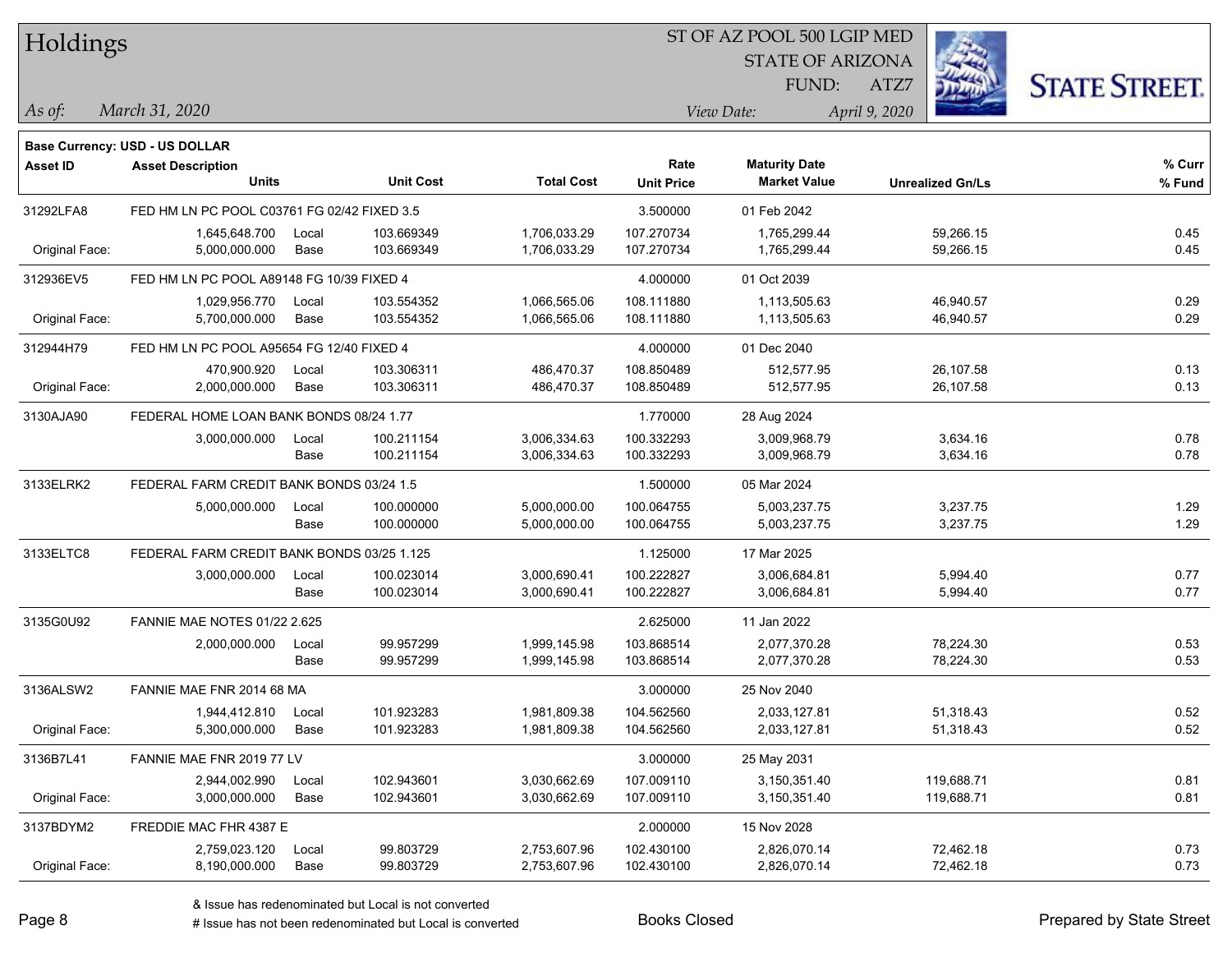| Holdings        |                                          |       |                         |                   |                           | ST OF AZ POOL 500 LGIP MED                  |                         |                      |
|-----------------|------------------------------------------|-------|-------------------------|-------------------|---------------------------|---------------------------------------------|-------------------------|----------------------|
|                 |                                          |       |                         |                   |                           | <b>STATE OF ARIZONA</b>                     |                         |                      |
|                 |                                          |       |                         |                   |                           | FUND:                                       | ATZ7                    | <b>STATE STREET.</b> |
| $\vert$ As of:  | March 31, 2020                           |       |                         |                   |                           | View Date:                                  | April 9, 2020           |                      |
|                 |                                          |       |                         |                   |                           |                                             |                         |                      |
|                 | <b>Base Currency: USD - US DOLLAR</b>    |       |                         |                   |                           |                                             |                         |                      |
| <b>Asset ID</b> | <b>Asset Description</b><br><b>Units</b> |       | <b>Unit Cost</b>        | <b>Total Cost</b> | Rate<br><b>Unit Price</b> | <b>Maturity Date</b><br><b>Market Value</b> | <b>Unrealized Gn/Ls</b> | % Curr<br>% Fund     |
| 3137BG5C9       | FREDDIE MAC FHR 4425 VL                  |       |                         |                   | 4.000000                  | 15 Mar 2026                                 |                         |                      |
|                 | 717,493.110                              | Local | 104.773077              | 751,739.61        | 105.485140                | 756,848.61                                  | 5,109.00                | 0.19                 |
| Original Face:  | 1,212,000.000                            | Base  | 104.773077              | 751,739.61        | 105.485140                | 756,848.61                                  | 5,109.00                | 0.19                 |
| 3137EAEC9       | FREDDIE MAC NOTES 08/21 1.125            |       |                         |                   | 1.125000                  | 12 Aug 2021                                 |                         |                      |
|                 | 2,000,000.000                            | Local | 99.861454               | 1,997,229.08      | 101.027440                | 2,020,548.80                                | 23,319.72               | 0.52                 |
|                 |                                          | Base  | 99.861454               | 1,997,229.08      | 101.027440                | 2,020,548.80                                | 23,319.72               | 0.52                 |
| 3138L9ZC9       | FNMA POOL AM8838 FN 09/21 FIXED 2.48     |       |                         |                   | 2.480000                  | 01 Sep 2021                                 |                         |                      |
|                 | 0.010                                    |       | Local -5,644,800.000000 | $-564.48$         | 100.000000                | 0.01                                        | 564.49                  | 0.00                 |
| Original Face:  | 2,000,000.000                            |       | Base -5,644,800.000000  | $-564.48$         | 100.000000                | 0.01                                        | 564.49                  | 0.00                 |
| 3138MFUC9       | FNMA POOL AQ0578 FN 11/27 FIXED 2.5      |       |                         |                   | 2.500000                  | 01 Nov 2027                                 |                         |                      |
|                 | 414,082.530                              | Local | 101.156446              | 418,871.17        | 104.089566                | 431,016.71                                  | 12,145.54               | 0.11                 |
| Original Face:  | 1,500,000.000                            | Base  | 101.156446              | 418,871.17        | 104.089566                | 431,016.71                                  | 12,145.54               | 0.11                 |
| 31403DHB8       | FNMA POOL 745526 FN 05/21 FIXED VAR      |       |                         |                   | 6.000000                  | 01 May 2021                                 |                         |                      |
|                 | 9,270.380                                | Local | 100.177447              | 9,286.83          | 101.747900                | 9,432.42                                    | 145.59                  | 0.00                 |
| Original Face:  | 2,500,000.000                            | Base  | 100.177447              | 9,286.83          | 101.747900                | 9,432.42                                    | 145.59                  | 0.00                 |
| 31412QBF5       | FNMA POOL 931638 FN 07/39 FIXED 4.5      |       |                         |                   | 4.500000                  | 01 Jul 2039                                 |                         |                      |
|                 | 57,807.390                               | Local | 101.446770              | 58,643.73         | 109.487157                | 63,291.67                                   | 4,647.94                | 0.02                 |
| Original Face:  | 983,845.000                              | Base  | 101.446770              | 58,643.73         | 109.487157                | 63,291.67                                   | 4,647.94                | 0.02                 |
| 31413MFY8       | FNMA POOL 949383 FN 08/22 FIXED 6        |       |                         |                   | 6.000000                  | 01 Aug 2022                                 |                         |                      |
|                 | 22.161.440                               | Local | 100.326062              | 22,233.70         | 103.547179                | 22,947.55                                   | 713.85                  | 0.01                 |
| Original Face:  | 1,800,000.000                            | Base  | 100.326062              | 22,233.70         | 103.547179                | 22,947.55                                   | 713.85                  | 0.01                 |
| 31416B6K9       | FNMA POOL 995574 FN 11/21 FIXED VAR      |       |                         |                   | 4.500000                  | 01 Nov 2021                                 |                         |                      |
|                 | 6,992.120                                | Local | 100.722528              | 7,042.64          | 104.202395                | 7,285.96                                    | 243.32                  | 0.00                 |
| Original Face:  | 3,350,000.000                            | Base  | 100.722528              | 7,042.64          | 104.202395                | 7,285.96                                    | 243.32                  | 0.00                 |
| 31416XE97       | FNMA POOL AB1959 FN 12/40 FIXED 4        |       |                         |                   | 4.000000                  | 01 Dec 2040                                 |                         |                      |
|                 | 1,273,974.780                            | Local | 103.649374              | 1,320,466.89      | 108.033555                | 1,376,320.24                                | 55,853.35               | 0.35                 |
| Original Face:  | 5,200,000.000                            | Base  | 103.649374              | 1,320,466.89      | 108.033555                | 1,376,320.24                                | 55,853.35               | 0.35                 |
| 31417AU98       | FNMA POOL AB4207 FN 01/27 FIXED 2.5      |       |                         |                   | 2.500000                  | 01 Jan 2027                                 |                         |                      |
|                 | 514,113.790                              | Local | 101.288579              | 520,738.55        | 104.326574                | 536,357.30                                  | 15,618.75               | 0.14                 |
| Original Face:  | 2,680,283.000                            | Base  | 101.288579              | 520,738.55        | 104.326574                | 536,357.30                                  | 15,618.75               | 0.14                 |

 $\overline{\phantom{a}}$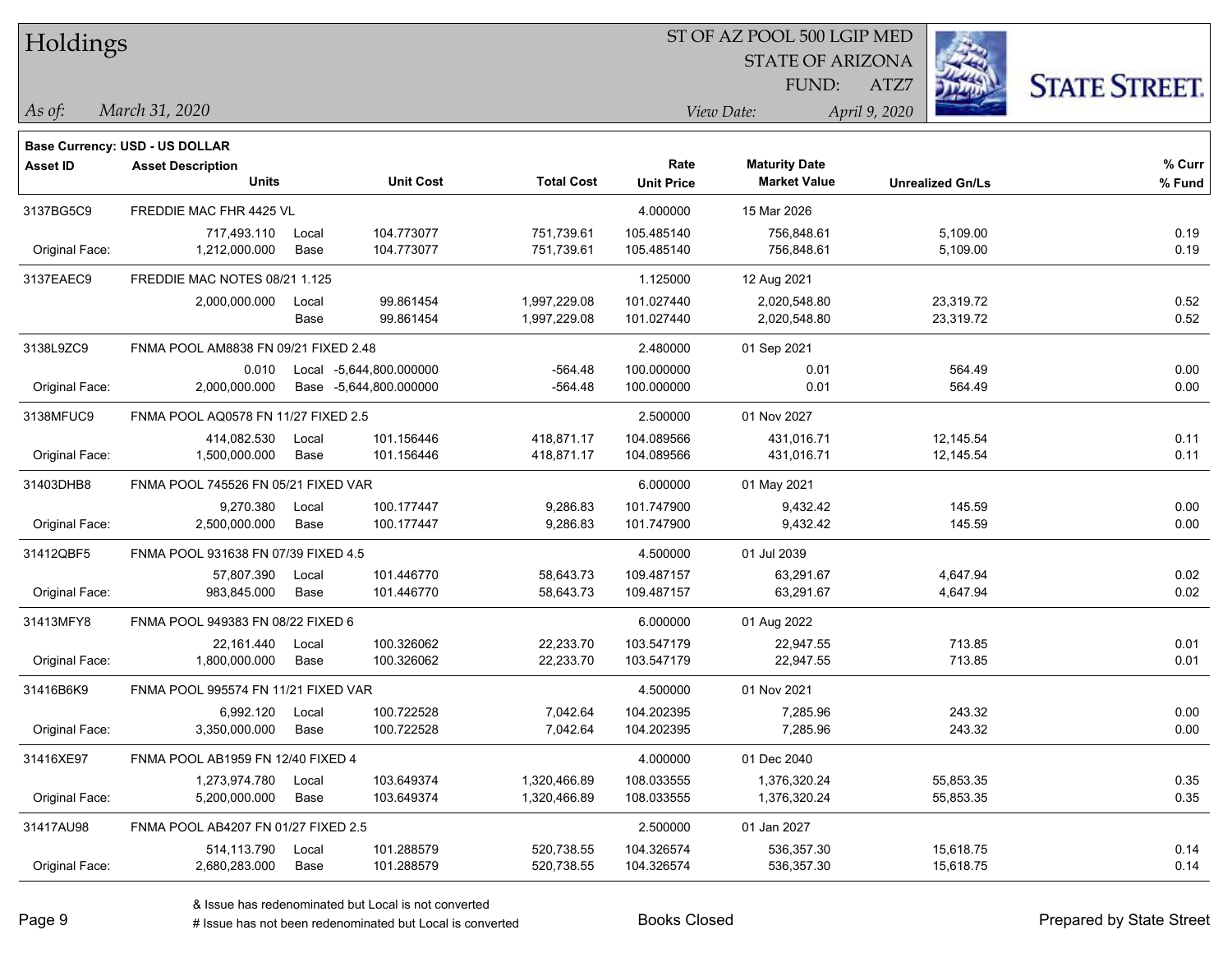| Holdings |
|----------|
|          |

### ST OF AZ POOL 500 LGIP MED

**Maturity Date**

STATE OF ARIZONA FUND:



**% Fund**

**% Curr**

*March 31, 2020 As of: View Date: April 9, 2020*

**Base Currency: USD - US DOLLAR**

ATZ7

| 31417CUR4      | FNMA POOL AB5991 FN 08/27 FIXED 2.5 |       |            |              | 2.500000   | 01 Aug 2027  |           |      |
|----------------|-------------------------------------|-------|------------|--------------|------------|--------------|-----------|------|
|                | 3,780,874.800                       | Local | 101.936786 | 3,854,102.25 | 103.809495 | 3,924,907.04 | 70,804.79 | 1.01 |
| Original Face: | 15,000,000.000                      | Base  | 101.936786 | 3,854,102.25 | 103.809495 | 3,924,907.04 | 70,804.79 | 1.01 |
| 31417GSE7      | FNMA POOL AB9516 FN 05/28 FIXED 2.5 |       |            |              | 2.500000   | 01 May 2028  |           |      |
|                | 1,436,881.610                       | Local | 101.080781 | 1,452,411.16 | 103.810691 | 1,491,636.73 | 39,225.57 | 0.38 |
| Original Face: | 4,200,000.000                       | Base  | 101.080781 | 1,452,411.16 | 103.810691 | 1,491,636.73 | 39,225.57 | 0.38 |
| 31417SXR6      | FNMA POOL AC6087 FN 11/24 FIXED 5   |       |            |              | 5.000000   | 01 Nov 2024  |           |      |
|                | 89.822.540                          | Local | 101.640179 | 91,295.79    | 105.204194 | 94.497.08    | 3,201.29  | 0.02 |
| Original Face: | 1,500,000.000                       | Base  | 101.640179 | 91,295.79    | 105.204194 | 94,497.08    | 3,201.29  | 0.02 |
| 31417VTG8      | FNMA POOL AC8650 FN 01/25 FIXED 4   |       |            |              | 4.000000   | 01 Jan 2025  |           |      |
|                | 132,894.180                         | Local | 101.010165 | 134,236.63   | 105.180557 | 139,778.84   | 5,542.21  | 0.04 |
| Original Face: | 3,200,000.000                       | Base  | 101.010165 | 134,236.63   | 105.180557 | 139,778.84   | 5,542.21  | 0.04 |
| 31418ACU0      | FNMA POOL MA0982 FN 02/27 FIXED 3.5 |       |            |              | 3.500000   | 01 Feb 2027  |           |      |
|                | 128,757.700                         | Local | 102.508425 | 131,987.49   | 105.301593 | 135,583.91   | 3,596.42  | 0.03 |
| Original Face: | 765,534.000                         | Base  | 102.508425 | 131,987.49   | 105.301593 | 135,583.91   | 3,596.42  | 0.03 |
| 31418AHW1      | FNMA POOL MA1144 FN 08/27 FIXED 2.5 |       |            |              | 2.500000   | 01 Aug 2027  |           |      |
|                | 1,091,621.300                       | Local | 101.933248 | 1,112,725.05 | 103.800630 | 1,133,109.79 | 20,384.74 | 0.29 |
| Original Face: | 5,157,070.000                       | Base  | 101.933248 | 1,112,725.05 | 103.800630 | 1,133,109.79 | 20,384.74 | 0.29 |
| 31418RFS5      | FNMA POOL AD3776 FN 03/25 FIXED 4.5 |       |            |              | 4.500000   | 01 Mar 2025  |           |      |
|                | 148.035.100                         | Local | 101.202357 | 149.815.01   | 106.412838 | 157.528.35   | 7,713.34  | 0.04 |
| Original Face: | 5,000,000.000                       | Base  | 101.202357 | 149,815.01   | 106.412838 | 157,528.35   | 7,713.34  | 0.04 |
| 31419AJM0      | FNMA POOL AE0267 FN 08/25 FIXED VAR |       |            |              | 4.000000   | 01 Aug 2025  |           |      |
|                | 268,257.850                         | Local | 101.685188 | 272,778.50   | 105.192706 | 282,187.69   | 9,409.19  | 0.07 |
| Original Face: | 5,000,000.000                       | Base  | 101.685188 | 272,778.50   | 105.192706 | 282,187.69   | 9,409.19  | 0.07 |
| 31419BBT1      | FNMA POOL AE0949 FN 02/41 FIXED VAR |       |            |              | 4.000000   | 01 Feb 2041  |           |      |
|                | 363,669.580                         | Local | 103.439972 | 376,179.71   | 108.080660 | 393,056.48   | 16,876.77 | 0.10 |
| Original Face: | 2,000,000.000                       | Base  | 103.439972 | 376,179.71   | 108.080660 | 393,056.48   | 16,876.77 | 0.10 |
| 31419CZL0      | FNMA POOL AE2546 FN 09/40 FIXED 4.5 |       |            |              | 4.500000   | 01 Sep 2040  |           |      |
|                | 215,068.000                         | Local | 103.272300 | 222,105.67   | 109.569700 | 235,649.36   | 13,543.69 | 0.06 |
| Original Face: | 5,000,000.000                       | Base  | 103.272300 | 222,105.67   | 109.569700 | 235,649.36   | 13,543.69 | 0.06 |

**Units Unit Cost Total Cost Unit Price Market Value Unrealized Gn/Ls**

**Asset ID Asset Description Rate**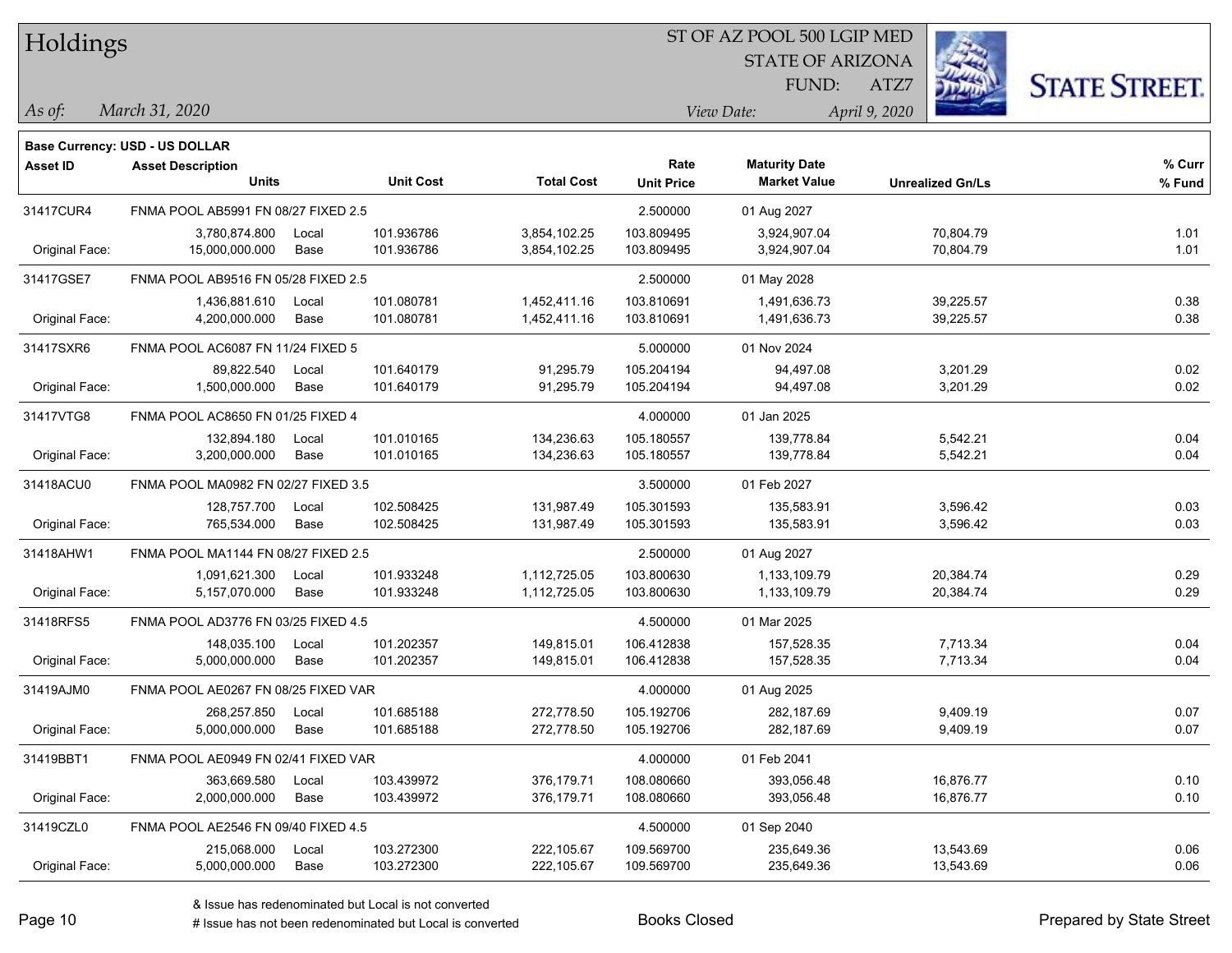| Holdings |  |
|----------|--|
|----------|--|

### ST OF AZ POOL 500 LGIP MED

STATE OF ARIZONA FUND:



*March 31, 2020 As of: View Date: April 9, 2020*

**Base Currency: USD - US DOLLAR**

ATZ7

| <b>Asset ID</b> | <b>Asset Description</b>                       |       |                  |                   | Rate              | <b>Maturity Date</b> |                         | % Curr |
|-----------------|------------------------------------------------|-------|------------------|-------------------|-------------------|----------------------|-------------------------|--------|
|                 | <b>Units</b>                                   |       | <b>Unit Cost</b> | <b>Total Cost</b> | <b>Unit Price</b> | <b>Market Value</b>  | <b>Unrealized Gn/Ls</b> | % Fund |
| 31419JM47       | FNMA POOL AE7578 FN 11/40 FIXED 4.5            |       |                  |                   | 4.500000          | 01 Nov 2040          |                         |        |
|                 | 2,114,522.980                                  | Local | 106.477982       | 2,251,501.40      | 108.239849        | 2,288,756.48         | 37,255.08               | 0.59   |
| Original Face:  | 14,750,000.000                                 | Base  | 106.477982       | 2,251,501.40      | 108.239849        | 2,288,756.48         | 37,255.08               | 0.59   |
| 31419KU78       | FNMA POOL AE8705 FN 11/25 FIXED 3              |       |                  |                   | 3.000000          | 01 Nov 2025          |                         |        |
|                 | 181,188.540                                    | Local | 100.959779       | 182,927.55        | 104.753622        | 189,801.56           | 6,874.01                | 0.05   |
| Original Face:  | 2,000,000.000                                  | Base  | 100.959779       | 182,927.55        | 104.753622        | 189,801.56           | 6,874.01                | 0.05   |
| 316773CT5       | FIFTH THIRD BANCORP SR UNSECURED 07/20 2.875   |       |                  |                   | 2.875000          | 27 Jul 2020          |                         |        |
|                 | 4,000,000.000                                  | Local | 100.042998       | 4,001,719.91      | 99.488982         | 3,979,559.28         | $-22,160.63$            | 1.02   |
|                 |                                                | Base  | 100.042998       | 4,001,719.91      | 99.488982         | 3,979,559.28         | $-22,160.63$            | 1.02   |
| 38150AD28       | GOLDMAN SACHS GROUP INC SR UNSECURED 07/24 VAR |       |                  |                   | 2.500000          | 31 Jul 2024          |                         |        |
|                 | 5,000,000.000                                  | Local | 100.000000       | 5,000,000.00      | 99.102440         | 4,955,122.00         | -44,878.00              | 1.28   |
|                 |                                                | Base  | 100.000000       | 5,000,000.00      | 99.102440         | 4,955,122.00         | $-44,878.00$            | 1.28   |
| 38378KBF5       | GOVERNMENT NATIONAL MORTGAGE A GNR 2013 30 A   |       |                  |                   | 1.500000          | 16 May 2042          |                         |        |
|                 | 2,081,969.800                                  | Local | 98.883442        | 2,058,723.39      | 99.075410         | 2,062,720.12         | 3,996.73                | 0.53   |
| Original Face:  | 4,000,000.000                                  | Base  | 98.883442        | 2,058,723.39      | 99.075410         | 2,062,720.12         | 3,996.73                | 0.53   |
| 38378KDJ5       | GOVERNMENT NATIONAL MORTGAGE A GNR 2013 46 AB  |       |                  |                   | 1.723000          | 16 Aug 2042          |                         |        |
|                 | 396,235.540                                    | Local | 99.155959        | 392,891.15        | 99.448790         | 394,051.45           | 1,160.30                | 0.10   |
| Original Face:  | 1,900,000.000                                  | Base  | 99.155959        | 392,891.15        | 99.448790         | 394,051.45           | 1,160.30                | 0.10   |
| 38379KTC2       | GOVERNMENT NATIONAL MORTGAGE A GNR 2015 85 AF  |       |                  |                   | 2.400000          | 16 May 2044          |                         |        |
|                 | 1,840,527.690                                  | Local | 99.571427        | 1,832,639.68      | 100.618420        | 1,851,909.88         | 19,270.20               | 0.48   |
| Original Face:  | 3,050,000.000                                  | Base  | 99.571427        | 1,832,639.68      | 100.618420        | 1,851,909.88         | 19,270.20               | 0.48   |
| 38379U5P7       | GOVERNMENT NATIONAL MORTGAGE A GNR 2017 20 AG  |       |                  |                   | 2.000000          | 16 Aug 2048          |                         |        |
|                 | 2,708,320.440                                  | Local | 99.323205        | 2,689,990.65      | 99.797780         | 2,702,843.67         | 12,853.02               | 0.70   |
| Original Face:  | 3,000,000.000                                  | Base  | 99.323205        | 2,689,990.65      | 99.797780         | 2,702,843.67         | 12,853.02               | 0.70   |
| 38380HX49       | GOVERNMENT NATIONAL MORTGAGE A GNR 2017 165 MD |       |                  |                   | 2.250000          | 20 Nov 2042          |                         |        |
|                 | 2,854,726.850                                  | Local | 99.868985        | 2,850,986.73      | 101.859410        | 2,907,807.93         | 56,821.20               | 0.75   |
| Original Face:  | 5,000,000.000                                  | Base  | 99.868985        | 2,850,986.73      | 101.859410        | 2,907,807.93         | 56,821.20               | 0.75   |
| 38380LD26       | GOVERNMENT NATIONAL MORTGAGE A GNR 2019 H15 GA |       |                  |                   | 2.250000          | 20 Aug 2069          |                         |        |
|                 | 2,322,130.040                                  | Local | 102.926119       | 2,390,078.32      | 103.464047        | 2,402,569.72         | 12,491.40               | 0.62   |
| Original Face:  | 3,000,000.000                                  | Base  | 102.926119       | 2,390,078.32      | 103.464047        | 2,402,569.72         | 12,491.40               | 0.62   |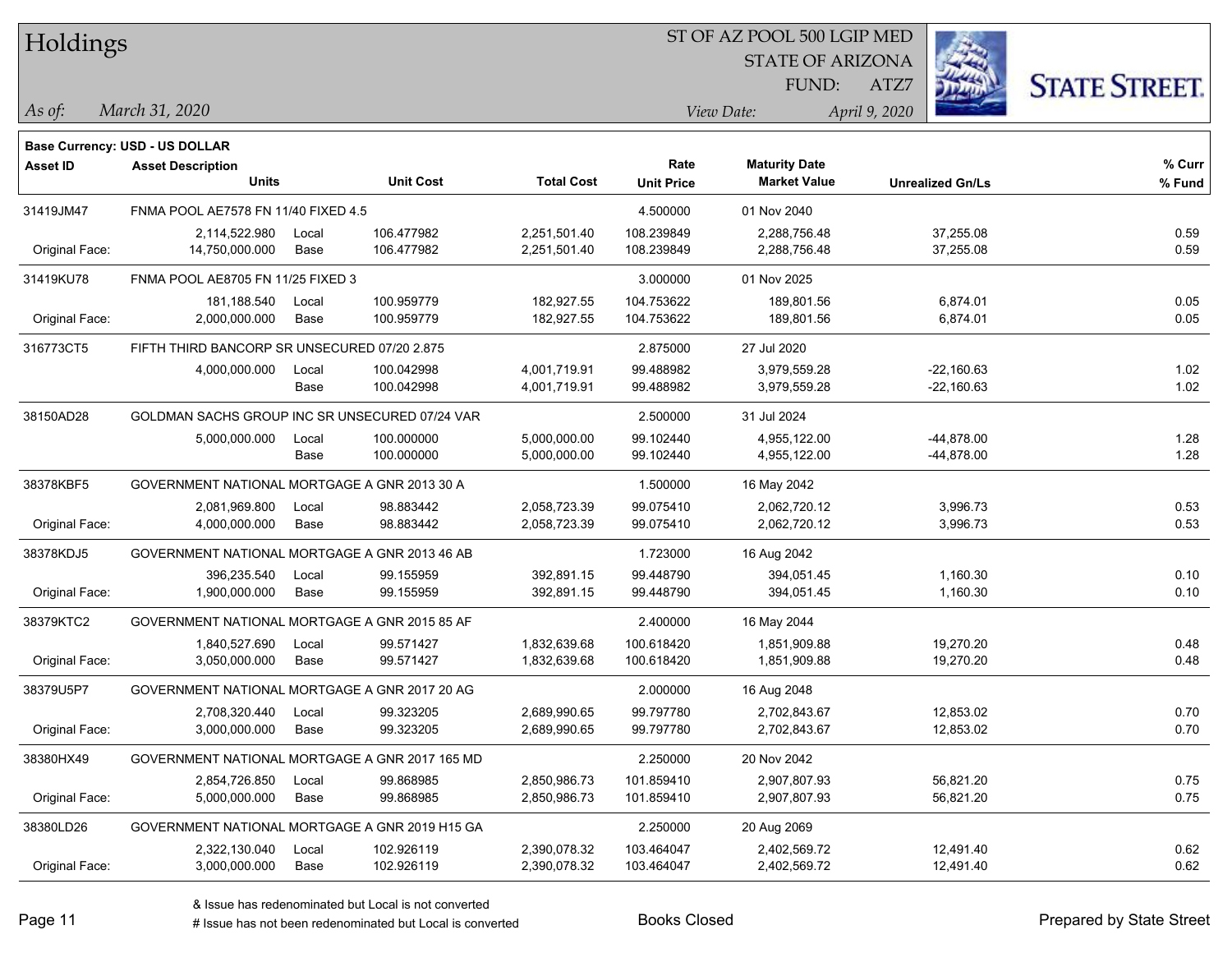| Holdings        |                                                 |       |                  |                   |                   | ST OF AZ POOL 500 LGIP MED |                         |                      |
|-----------------|-------------------------------------------------|-------|------------------|-------------------|-------------------|----------------------------|-------------------------|----------------------|
|                 |                                                 |       |                  |                   |                   | <b>STATE OF ARIZONA</b>    |                         |                      |
|                 |                                                 |       |                  |                   |                   | <b>FUND:</b>               | ATZ7                    | <b>STATE STREET.</b> |
| As of:          | March 31, 2020                                  |       |                  |                   |                   | View Date:                 | April 9, 2020           |                      |
|                 |                                                 |       |                  |                   |                   |                            |                         |                      |
|                 | <b>Base Currency: USD - US DOLLAR</b>           |       |                  |                   | Rate              | <b>Maturity Date</b>       |                         | % Curr               |
| <b>Asset ID</b> | <b>Asset Description</b><br>Units               |       | <b>Unit Cost</b> | <b>Total Cost</b> | <b>Unit Price</b> | <b>Market Value</b>        | <b>Unrealized Gn/Ls</b> | $%$ Fund             |
| 38380LN25       | GOVERNMENT NATIONAL MORTGAGE A GNR 2019 H18 KA  |       |                  |                   | 2.200000          | 20 Nov 2069                |                         |                      |
|                 | 874,330.340                                     | Local | 100.419078       | 877,994.47        | 102.712496        | 898,046.52                 | 20,052.05               | 0.23                 |
| Original Face:  | 1,000,000.000                                   | Base  | 100.419078       | 877,994.47        | 102.712496        | 898,046.52                 | 20,052.05               | 0.23                 |
| 44932HAC7       | IBM CREDIT LLC SR UNSECURED 09/22 2.2           |       |                  |                   | 2.200000          | 08 Sep 2022                |                         |                      |
|                 | 3,000,000.000                                   | Local | 100.000000       | 3,000,000.00      | 101.753098        | 3,052,592.94               | 52,592.94               | 0.79                 |
|                 |                                                 | Base  | 100.000000       | 3,000,000.00      | 101.753098        | 3,052,592.94               | 52,592.94               | 0.79                 |
| 45818WCL8       | INTER AMERICAN DEVEL BK SR UNSECURED 07/23 2.53 |       |                  |                   | 2.530000          | 06 Jul 2023                |                         |                      |
|                 | 2,000,000.000                                   | Local | 100.000000       | 2,000,000.00      | 102.308000        | 2,046,160.00               | 46,160.00               | 0.53                 |
|                 |                                                 | Base  | 100.000000       | 2,000,000.00      | 102.308000        | 2,046,160.00               | 46,160.00               | 0.53                 |
| 459058HC0       | INTL BK RECON + DEVELOP SR UNSECURED 08/24 VAR  |       |                  |                   | 1.884280          | 06 Aug 2024                |                         |                      |
|                 | 3,000,000.000                                   | Local | 100.084499       | 3,002,534.97      | 99.912385         | 2,997,371.55               | $-5,163.42$             | 0.77                 |
|                 |                                                 | Base  | 100.084499       | 3,002,534.97      | 99.912385         | 2,997,371.55               | $-5,163.42$             | 0.77                 |
| 45905U5V2       | INTL BK RECON + DEVELOP SR UNSECURED 01/25 1.7  |       |                  |                   | 1.700000          | 31 Jan 2025                |                         |                      |
|                 | 5,000,000.000                                   | Local | 100.000000       | 5,000,000.00      | 102.289000        | 5,114,450.00               | 114,450.00              | 1.32                 |
|                 |                                                 | Base  | 100.000000       | 5,000,000.00      | 102.289000        | 5,114,450.00               | 114,450.00              | 1.32                 |
| 45905U6T6       | INTL BK RECON + DEVELOP SR UNSECURED 07/24 2.2  |       |                  |                   | 2.200000          | 01 Jul 2024                |                         |                      |
|                 | 2,000,000.000                                   | Local | 100.000000       | 2,000,000.00      | 100.516590        | 2,010,331.80               | 10,331.80               | 0.52                 |
|                 |                                                 | Base  | 100.000000       | 2,000,000.00      | 100.516590        | 2,010,331.80               | 10,331.80               | 0.52                 |
| 46625HRL6       | JPMORGAN CHASE + CO SR UNSECURED 05/23 2.7      |       |                  |                   | 2.700000          | 18 May 2023                |                         |                      |
|                 | 3,000,000.000                                   | Local | 98.745203        | 2,962,356.10      | 102.630384        | 3,078,911.52               | 116,555.42              | 0.79                 |
|                 |                                                 | Base  | 98.745203        | 2,962,356.10      | 102.630384        | 3,078,911.52               | 116,555.42              | 0.79                 |
| 48128GG79       | JPMORGAN CHASE + CO SR UNSECURED 08/24 2.25     |       |                  |                   | 2.250000          | 30 Aug 2024                |                         |                      |
|                 | 5,000,000.000                                   | Local | 100.000000       | 5,000,000.00      | 101.361304        | 5,068,065.20               | 68,065.20               | 1.30                 |
|                 |                                                 | Base  | 100.000000       | 5,000,000.00      | 101.361304        | 5,068,065.20               | 68,065.20               | 1.30                 |
| 48128GM49       | JPMORGAN CHASE + CO SR UNSECURED 11/24 VAR      |       |                  |                   | 2.300000          | 27 Nov 2024                |                         |                      |
|                 | 3,000,000.000                                   | Local | 100.000000       | 3,000,000.00      | 91.176668         | 2,735,300.04               | $-264,699.96$           | 0.70                 |
|                 |                                                 | Base  | 100.000000       | 3,000,000.00      | 91.176668         | 2,735,300.04               | $-264,699.96$           | 0.70                 |
| 48130UTJ4       | JPMORGAN CHASE FINANCIAL COMPANY GUAR 01/23 2   |       |                  |                   | 2.000000          | 31 Jan 2023                |                         |                      |
|                 | 3,000,000.000                                   | Local | 100.000000       | 3,000,000.00      | 94.856314         | 2,845,689.42               | $-154,310.58$           | 0.73                 |
|                 |                                                 | Base  | 100.000000       | 3,000,000.00      | 94.856314         | 2,845,689.42               | $-154,310.58$           | 0.73                 |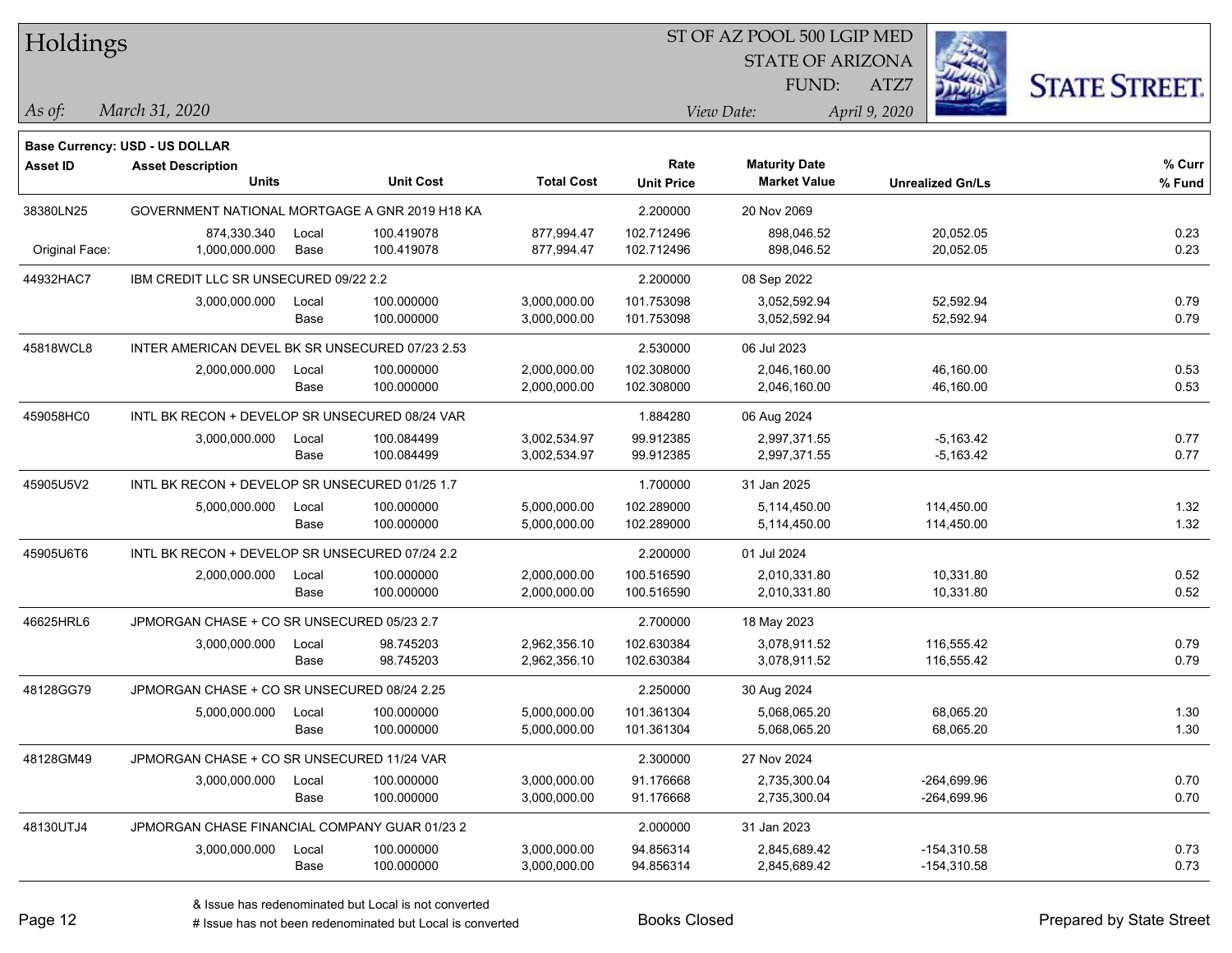| Holdings        |                                                  |       |                  |                   | ST OF AZ POOL 500 LGIP MED |                         |                         |                      |
|-----------------|--------------------------------------------------|-------|------------------|-------------------|----------------------------|-------------------------|-------------------------|----------------------|
|                 |                                                  |       |                  |                   |                            | <b>STATE OF ARIZONA</b> |                         |                      |
|                 |                                                  |       |                  |                   |                            | FUND:                   | ATZ7                    | <b>STATE STREET.</b> |
| As of:          | March 31, 2020                                   |       |                  |                   |                            | View Date:              | April 9, 2020           |                      |
|                 | Base Currency: USD - US DOLLAR                   |       |                  |                   |                            |                         |                         |                      |
| <b>Asset ID</b> | <b>Asset Description</b>                         |       |                  |                   | Rate                       | <b>Maturity Date</b>    |                         | % Curr               |
|                 | <b>Units</b>                                     |       | <b>Unit Cost</b> | <b>Total Cost</b> | <b>Unit Price</b>          | <b>Market Value</b>     | <b>Unrealized Gn/Ls</b> | % Fund               |
| 49327M2Z6       | KEY BANK NA SR UNSECURED 03/23 1.25              |       |                  |                   | 1.250000                   | 10 Mar 2023             |                         |                      |
|                 | 3,000,000.000                                    | Local | 99.956231        | 2,998,686.93      | 98.059562                  | 2,941,786.86            | $-56,900.07$            | 0.76                 |
|                 |                                                  | Base  | 99.956231        | 2,998,686.93      | 98.059562                  | 2,941,786.86            | $-56,900.07$            | 0.76                 |
| 55279HAN0       | MANUF + TRADERS TRUST CO SR UNSECURED 08/20 2.05 |       |                  |                   | 2.050000                   | 17 Aug 2020             |                         |                      |
|                 | 2,000,000.000                                    | Local | 99.989423        | 1,999,788.46      | 99.748385                  | 1,994,967.70            | $-4,820.76$             | 0.51                 |
|                 |                                                  | Base  | 99.989423        | 1,999,788.46      | 99.748385                  | 1,994,967.70            | $-4,820.76$             | 0.51                 |
| 55279HAS9       | MANUF + TRADERS TRUST CO SR UNSECURED 01/21 VAR  |       |                  |                   | 2.064130                   | 25 Jan 2021             |                         |                      |
|                 | 7,000,000.000                                    | Local | 100.000000       | 7,000,000.00      | 98.594719                  | 6,901,630.33            | $-98,369.67$            | 1.78                 |
|                 |                                                  | Base  | 100.000000       | 7,000,000.00      | 98.594719                  | 6,901,630.33            | $-98,369.67$            | 1.78                 |
| 58769QAB7       | MERCEDES BENZ AUTO LEASE TRUST MBALT 2019 B A2   |       |                  |                   | 2.010000                   | 15 Dec 2021             |                         |                      |
|                 | 1,000,000.000                                    | Local | 99.995538        | 999,955.38        | 99.694480                  | 996,944.80              | $-3,010.58$             | 0.26                 |
| Original Face:  | 1,000,000.000                                    | Base  | 99.995538        | 999,955.38        | 99.694480                  | 996,944.80              | $-3,010.58$             | 0.26                 |
| 59217GEE5       | MET LIFE GLOB FUNDING I SECURED 144A 01/23 1.95  |       |                  |                   | 1.950000                   | 13 Jan 2023             |                         |                      |
|                 | 3,000,000.000                                    | Local | 99.960099        | 2,998,802.98      | 97.891719                  | 2,936,751.57            | $-62,051.41$            | 0.76                 |
|                 |                                                  | Base  | 99.960099        | 2,998,802.98      | 97.891719                  | 2,936,751.57            | $-62,051.41$            | 0.76                 |
| 64952WDL4       | NEW YORK LIFE GLOBAL FDG SECURED 144A 01/25 2    |       |                  |                   | 2.000000                   | 22 Jan 2025             |                         |                      |
|                 | 5,000,000.000                                    | Local | 99.654755        | 4,982,737.74      | 99.357019                  | 4,967,850.95            | $-14,886.79$            | 1.28                 |
|                 |                                                  | Base  | 99.654755        | 4,982,737.74      | 99.357019                  | 4,967,850.95            | $-14,886.79$            | 1.28                 |
| 65339KAQ3       | NEXTERA ENERGY CAPITAL COMPANY GUAR 09/20 3.342  |       |                  |                   | 3.342000                   | 01 Sep 2020             |                         |                      |
|                 | 2,000,000.000                                    | Local | 100.057832       | 2,001,156.63      | 100.103056                 | 2,002,061.12            | 904.49                  | 0.52                 |
|                 |                                                  | Base  | 100.057832       | 2,001,156.63      | 100.103056                 | 2,002,061.12            | 904.49                  | 0.52                 |
| 6903538B6       | INT DEVELOPMENT FIN CORP US GOVT GUAR 09/26 VAR  |       |                  |                   | 2.000000                   | 15 Sep 2026             |                         |                      |
|                 | 2,000,000.000                                    | Local | 100.000000       | 2,000,000.00      | 100.000000                 | 2,000,000.00            | 0.00                    | 0.51                 |
| Original Face:  | 2,000,000.000                                    | Base  | 100.000000       | 2,000,000.00      | 100.000000                 | 2,000,000.00            | 0.00                    | 0.51                 |
| 69353REU8       | PNC BANK NA SR UNSECURED 11/20 2.45              |       |                  |                   | 2.450000                   | 05 Nov 2020             |                         |                      |
|                 | 3,790,000.000                                    | Local | 99.974121        | 3,789,019.20      | 100.177272                 | 3,796,718.61            | 7,699.41                | 0.98                 |
|                 |                                                  | Base  | 99.974121        | 3,789,019.20      | 100.177272                 | 3,796,718.61            | 7,699.41                | 0.98                 |
| 69353RFC7       | PNC BANK NA SR UNSECURED 05/20 2                 |       |                  |                   | 2.000000                   | 19 May 2020             |                         |                      |
|                 | 2,000,000.000                                    | Local | 99.995051        | 1,999,901.02      | 99.867071                  | 1,997,341.42            | $-2,559.60$             | 0.51                 |
|                 |                                                  | Base  | 99.995051        | 1,999,901.02      | 99.867071                  | 1,997,341.42            | $-2,559.60$             | 0.51                 |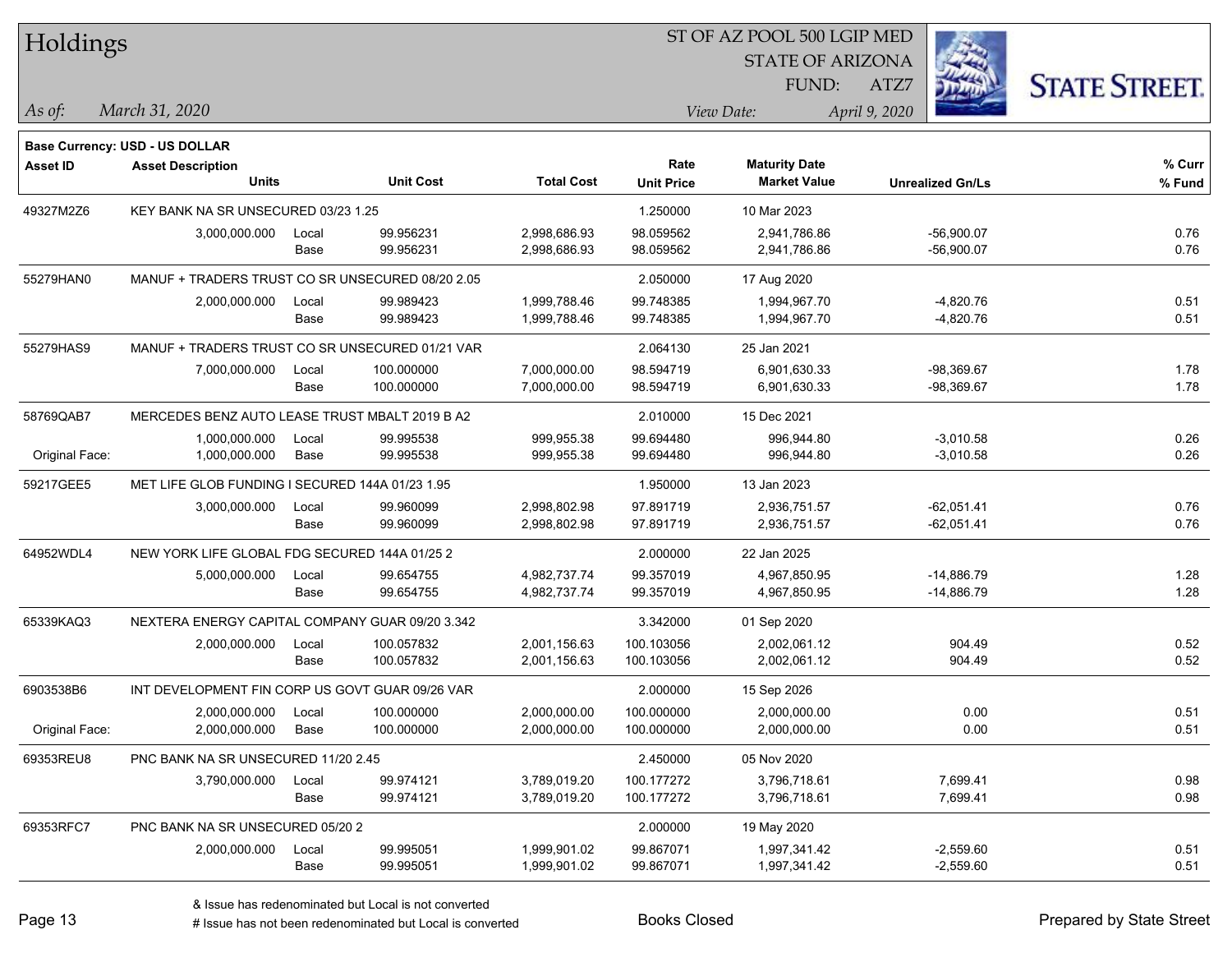| Holdings        |                                               |       |                  |                   |                   | ST OF AZ POOL 500 LGIP MED |                         |                      |
|-----------------|-----------------------------------------------|-------|------------------|-------------------|-------------------|----------------------------|-------------------------|----------------------|
|                 |                                               |       |                  |                   |                   | <b>STATE OF ARIZONA</b>    |                         |                      |
|                 |                                               |       |                  |                   |                   | FUND:                      | ATZ7                    | <b>STATE STREET.</b> |
| As of:          | March 31, 2020                                |       |                  |                   |                   | View Date:                 | April 9, 2020           |                      |
|                 | Base Currency: USD - US DOLLAR                |       |                  |                   |                   |                            |                         |                      |
| <b>Asset ID</b> | <b>Asset Description</b>                      |       |                  |                   | Rate              | <b>Maturity Date</b>       |                         | % Curr               |
|                 | <b>Units</b>                                  |       | <b>Unit Cost</b> | <b>Total Cost</b> | <b>Unit Price</b> | <b>Market Value</b>        | <b>Unrealized Gn/Ls</b> | % Fund               |
| 69353RFD5       | PNC BANK NA SR UNSECURED 05/20 VAR            |       |                  |                   | 2.052880          | 19 May 2020                |                         |                      |
|                 | 2,000,000.000                                 | Local | 100.000000       | 2,000,000.00      | 99.851077         | 1,997,021.54               | $-2,978.46$             | 0.51                 |
|                 |                                               | Base  | 100.000000       | 2,000,000.00      | 99.851077         | 1,997,021.54               | $-2,978.46$             | 0.51                 |
| 78013XGQ5       | ROYAL BANK OF CANADA SR UNSECURED 03/23 VAR   |       |                  |                   | 1.296000          | 06 Mar 2023                |                         |                      |
|                 | 5,000,000.000                                 | Local | 100.000000       | 5,000,000.00      | 103.073554        | 5,153,677.70               | 153,677.70              | 1.33                 |
|                 |                                               | Base  | 100.000000       | 5,000,000.00      | 103.073554        | 5,153,677.70               | 153,677.70              | 1.33                 |
| 78014RAQ3       | ROYAL BANK OF CANADA SR UNSECURED 10/21 VAR   |       |                  |                   | 2.306250          | 22 Oct 2021                |                         |                      |
|                 | 2,000,000.000                                 | Local | 100.000000       | 2,000,000.00      | 100.854000        | 2,017,080.00               | 17,080.00               | 0.52                 |
|                 |                                               | Base  | 100.000000       | 2,000,000.00      | 100.854000        | 2,017,080.00               | 17,080.00               | 0.52                 |
| 78014RBY5       | ROYAL BANK OF CANADA SR UNSECURED 01/25 2.2   |       |                  |                   | 2.200000          | 31 Jan 2025                |                         |                      |
|                 | 3,460,000.000                                 | Local | 100.000000       | 3,460,000.00      | 101.602300        | 3,515,439.58               | 55,439.58               | 0.91                 |
|                 |                                               | Base  | 100.000000       | 3,460,000.00      | 101.602300        | 3,515,439.58               | 55,439.58               | 0.91                 |
| 78014RCM0       | ROYAL BANK OF CANADA SR UNSECURED 03/25 VAR   |       |                  |                   | 1.500000          | 27 Mar 2025                |                         |                      |
|                 | 3,000,000.000                                 | Local | 100.000000       | 3,000,000.00      | 99.526000         | 2,985,780.00               | $-14,220.00$            | 0.77                 |
|                 |                                               | Base  | 100.000000       | 3,000,000.00      | 99.526000         | 2,985,780.00               | $-14,220.00$            | 0.77                 |
| 855244AN9       | STARBUCKS CORP SR UNSECURED 03/23 3.1         |       |                  |                   | 3.100000          | 01 Mar 2023                |                         |                      |
|                 | 3,000,000.000                                 | Local | 99.981572        | 2,999,447.15      | 101.827238        | 3,054,817.14               | 55,369.99               | 0.79                 |
|                 |                                               | Base  | 99.981572        | 2,999,447.15      | 101.827238        | 3,054,817.14               | 55,369.99               | 0.79                 |
| 87165LBB6       | SYNCHRONY CREDIT CARD MASTER N SYNCT 2016 2 A |       |                  |                   | 2.210000          | 15 May 2024                |                         |                      |
|                 | 500,000.000                                   | Local | 99.997982        | 499,989.91        | 99.730380         | 498,651.90                 | $-1,338.01$             | 0.13                 |
| Original Face:  | 500,000.000                                   | Base  | 99.997982        | 499,989.91        | 99.730380         | 498,651.90                 | $-1,338.01$             | 0.13                 |
| 89114Q3J5       | TORONTO DOMINION BANK SR UNSECURED 07/22 VAR  |       |                  |                   | 2.750000          | 22 Jul 2022                |                         |                      |
|                 | 3,000,000.000                                 | Local | 100.000000       | 3,000,000.00      | 100.199854        | 3,005,995.62               | 5,995.62                | 0.77                 |
|                 |                                               | Base  | 100.000000       | 3,000,000.00      | 100.199854        | 3,005,995.62               | 5,995.62                | 0.77                 |
| 89114Q5A2       | TORONTO DOMINION BANK SR UNSECURED 08/24 VAR  |       |                  |                   | 2.450000          | 14 Aug 2024                |                         |                      |
|                 | 3,000,000.000                                 | Local | 100.000000       | 3,000,000.00      | 96.946830         | 2,908,404.90               | $-91,595.10$            | 0.75                 |
|                 |                                               | Base  | 100.000000       | 3,000,000.00      | 96.946830         | 2,908,404.90               | $-91,595.10$            | 0.75                 |
| 89233MAB9       | TOYOTA AUTO RECEIVABLES OWNER TAOT 2019 D A2  |       |                  |                   | 1.920000          | 15 Jul 2022                |                         |                      |
|                 | 3,000,000.000                                 | Local | 99.993382        | 2,999,801.46      | 100.154470        | 3,004,634.10               | 4,832.64                | 0.77                 |
| Original Face:  | 3,000,000.000                                 | Base  | 99.993382        | 2,999,801.46      | 100.154470        | 3,004,634.10               | 4,832.64                | 0.77                 |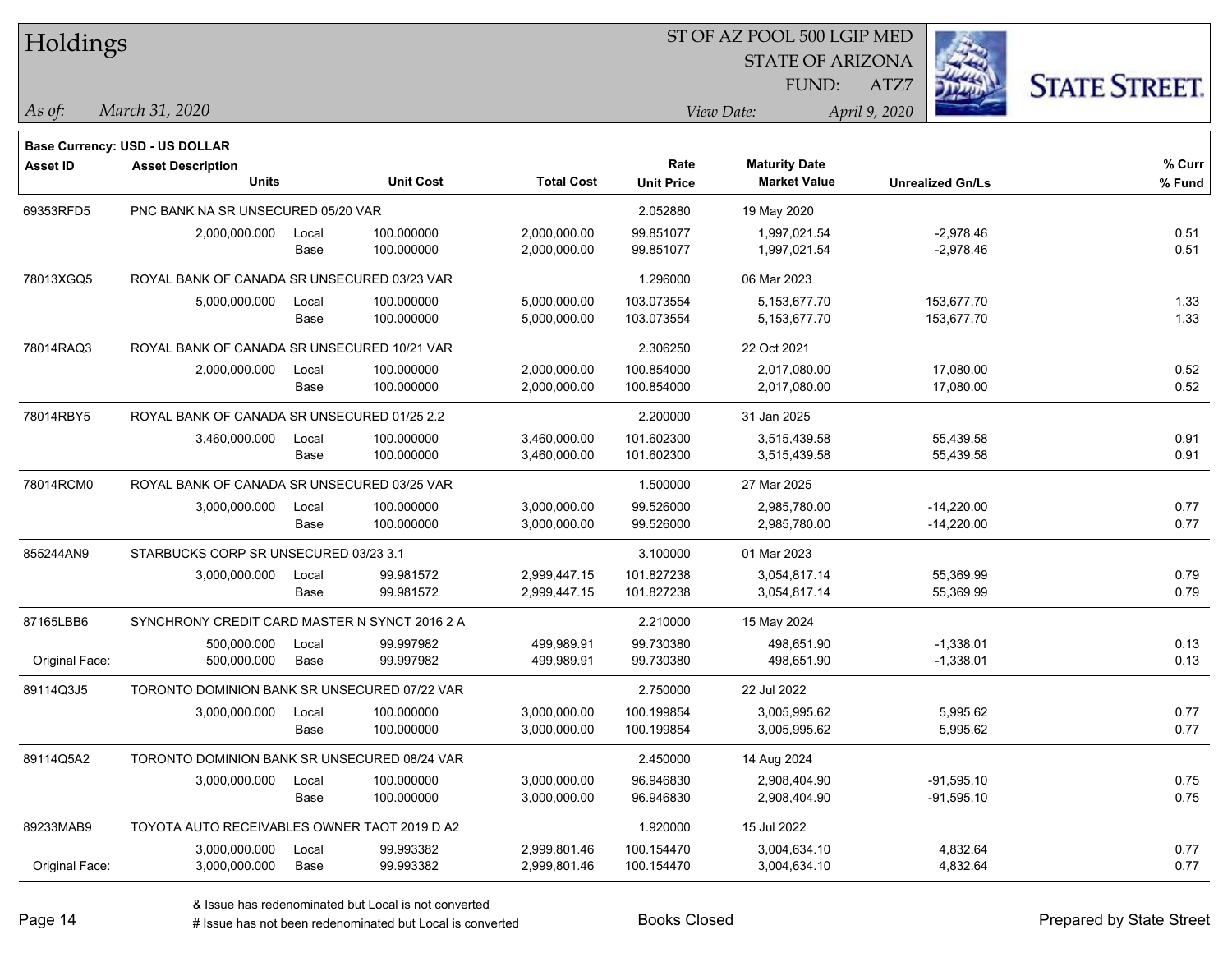| Holdings        |                                                  |       |                  |                   | ST OF AZ POOL 500 LGIP MED |                         |                         |                      |  |  |
|-----------------|--------------------------------------------------|-------|------------------|-------------------|----------------------------|-------------------------|-------------------------|----------------------|--|--|
|                 |                                                  |       |                  |                   |                            | <b>STATE OF ARIZONA</b> |                         |                      |  |  |
|                 |                                                  |       |                  |                   |                            | FUND:                   | ATZ7                    | <b>STATE STREET.</b> |  |  |
| $\vert$ As of:  | March 31, 2020                                   |       |                  |                   |                            | View Date:              | April 9, 2020           |                      |  |  |
|                 | Base Currency: USD - US DOLLAR                   |       |                  |                   |                            |                         |                         |                      |  |  |
| <b>Asset ID</b> | <b>Asset Description</b>                         |       |                  |                   | Rate                       | <b>Maturity Date</b>    |                         | % Curr               |  |  |
|                 | <b>Units</b>                                     |       | <b>Unit Cost</b> | <b>Total Cost</b> | <b>Unit Price</b>          | <b>Market Value</b>     | <b>Unrealized Gn/Ls</b> | % Fund               |  |  |
| 89236TFX8       | TOYOTA MOTOR CREDIT CORP SR UNSECURED 04/22 2.65 |       |                  |                   | 2.650000                   | 12 Apr 2022             |                         |                      |  |  |
|                 | 2,000,000.000                                    | Local | 99.957406        | 1,999,148.12      | 100.938489                 | 2,018,769.78            | 19,621.66               | 0.52                 |  |  |
|                 |                                                  | Base  | 99.957406        | 1,999,148.12      | 100.938489                 | 2,018,769.78            | 19,621.66               | 0.52                 |  |  |
| 89236TGS8       | TOYOTA MOTOR CREDIT CORP SR UNSECURED 08/21 VAR  |       |                  |                   | 1.832250                   | 13 Aug 2021             |                         |                      |  |  |
|                 | 1,000,000.000                                    | Local | 100.000000       | 1,000,000.00      | 95.637876                  | 956,378.76              | -43,621.24              | 0.25                 |  |  |
|                 |                                                  | Base  | 100.000000       | 1,000,000.00      | 95.637876                  | 956,378.76              | $-43,621.24$            | 0.25                 |  |  |
| 89236TGT6       | TOYOTA MOTOR CREDIT CORP SR UNSECURED 02/25 1.8  |       |                  |                   | 1.800000                   | 13 Feb 2025             |                         |                      |  |  |
|                 | 5,000,000.000                                    | Local | 99.934760        | 4,996,738.01      | 96.480729                  | 4,824,036.45            | $-172,701.56$           | 1.24                 |  |  |
|                 |                                                  | Base  | 99.934760        | 4,996,738.01      | 96.480729                  | 4,824,036.45            | $-172,701.56$           | 1.24                 |  |  |
| 89788JAA7       | TRUIST BANK SR UNSECURED 03/25 1.5               |       |                  |                   | 1.500000                   | 10 Mar 2025             |                         |                      |  |  |
|                 | 3,000,000.000                                    | Local | 99.796634        | 2,993,899.01      | 96.596652                  | 2,897,899.56            | $-95,999.45$            | 0.75                 |  |  |
|                 |                                                  | Base  | 99.796634        | 2,993,899.01      | 96.596652                  | 2,897,899.56            | $-95,999.45$            | 0.75                 |  |  |
| 90331HNL3       | US BANK NA CINCINNATI SR UNSECURED 01/23 2.85    |       |                  |                   | 2.850000                   | 23 Jan 2023             |                         |                      |  |  |
|                 | 2,000,000.000                                    | Local | 100.258825       | 2,005,176.50      | 102.372444                 | 2,047,448.88            | 42,272.38               | 0.53                 |  |  |
|                 |                                                  | Base  | 100.258825       | 2,005,176.50      | 102.372444                 | 2,047,448.88            | 42,272.38               | 0.53                 |  |  |
| 90331HPG2       | US BANK NA CINCINNATI SR UNSECURED 12/22 VAR     |       |                  |                   | 1.398880                   | 09 Dec 2022             |                         |                      |  |  |
|                 | 5,000,000.000                                    | Local | 100.000000       | 5,000,000.00      | 97.329400                  | 4,866,470.00            | $-133,530.00$           | 1.25                 |  |  |
|                 |                                                  | Base  | 100.000000       | 5,000,000.00      | 97.329400                  | 4,866,470.00            | $-133,530.00$           | 1.25                 |  |  |
| 91159HHX1       | US BANCORP SR UNSECURED 07/24 2.4                |       |                  |                   | 2.400000                   | 30 Jul 2024             |                         |                      |  |  |
|                 | 5,000,000.000                                    | Local | 99.915242        | 4,995,762.09      | 99.955725                  | 4,997,786.25            | 2,024.16                | 1.29                 |  |  |
|                 |                                                  | Base  | 99.915242        | 4,995,762.09      | 99.955725                  | 4,997,786.25            | 2,024.16                | 1.29                 |  |  |
| 9128282Q2       | US TREASURY N/B 08/20 1.5                        |       |                  |                   | 1.500000                   | 15 Aug 2020             |                         |                      |  |  |
|                 | 2,000,000.000                                    | Local | 99.887483        | 1,997,749.66      | 100.585938                 | 2,011,718.76            | 13,969.10               | 0.52                 |  |  |
|                 |                                                  | Base  | 99.887483        | 1,997,749.66      | 100.585938                 | 2,011,718.76            | 13,969.10               | 0.52                 |  |  |
| 9128284J6       | US TREASURY N/B 04/20 2.375                      |       |                  |                   | 2.375000                   | 30 Apr 2020             |                         |                      |  |  |
|                 | 2,000,000.000                                    | Local | 100.023652       | 2,000,473.04      | 100.182768                 | 2,003,655.36            | 3,182.32                | 0.52                 |  |  |
|                 |                                                  | Base  | 100.023652       | 2,000,473.04      | 100.182768                 | 2,003,655.36            | 3,182.32                | 0.52                 |  |  |
| 9128284Y3       | US TREASURY N/B 08/20 2.625                      |       |                  |                   | 2.625000                   | 31 Aug 2020             |                         |                      |  |  |
|                 | 1,000,000.000                                    | Local | 99.948658        | 999,486.58        | 101.039062                 | 1,010,390.62            | 10,904.04               | 0.26                 |  |  |
|                 |                                                  | Base  | 99.948658        | 999,486.58        | 101.039062                 | 1,010,390.62            | 10,904.04               | 0.26                 |  |  |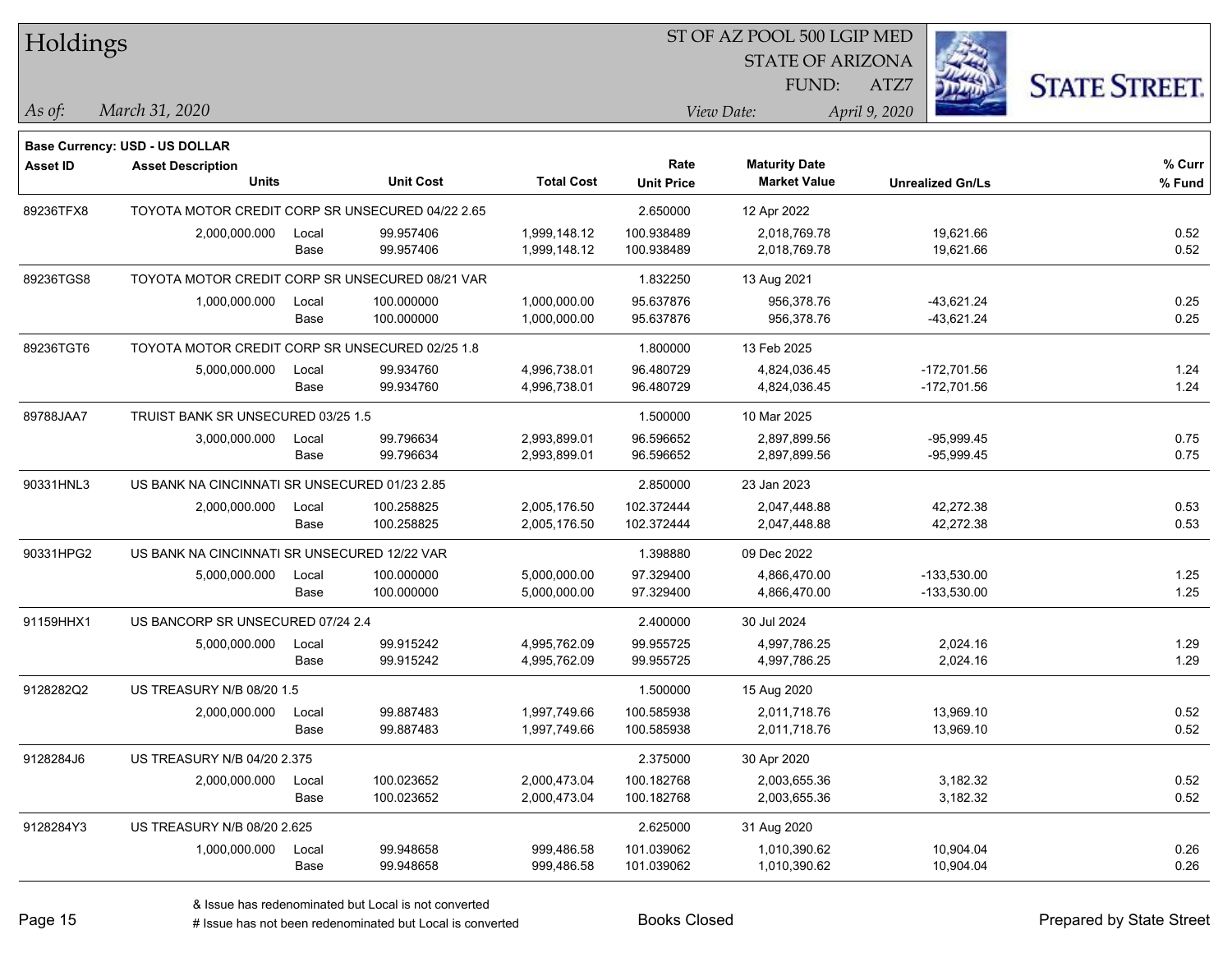| Holdings        |                                                 |       |                  |                   |                   | ST OF AZ POOL 500 LGIP MED |                         |                      |
|-----------------|-------------------------------------------------|-------|------------------|-------------------|-------------------|----------------------------|-------------------------|----------------------|
|                 |                                                 |       |                  |                   |                   | <b>STATE OF ARIZONA</b>    |                         |                      |
|                 |                                                 |       |                  |                   |                   | FUND:                      | ATZ7                    | <b>STATE STREET.</b> |
| As of:          | March 31, 2020                                  |       |                  |                   |                   | View Date:                 | April 9, 2020           |                      |
|                 | Base Currency: USD - US DOLLAR                  |       |                  |                   |                   |                            |                         |                      |
| <b>Asset ID</b> | <b>Asset Description</b>                        |       |                  |                   | Rate              | <b>Maturity Date</b>       |                         | % Curr               |
|                 | <b>Units</b>                                    |       | <b>Unit Cost</b> | <b>Total Cost</b> | <b>Unit Price</b> | <b>Market Value</b>        | <b>Unrealized Gn/Ls</b> | % Fund               |
| 9128285X4       | US TREASURY N/B 01/21 2.5                       |       |                  |                   | 2.500000          | 31 Jan 2021                |                         |                      |
|                 | 2,000,000.000                                   | Local | 100.650368       | 2,013,007.35      | 101.984375        | 2,039,687.50               | 26,680.15               | 0.53                 |
|                 |                                                 | Base  | 100.650368       | 2,013,007.35      | 101.984375        | 2,039,687.50               | 26,680.15               | 0.53                 |
| 912828XH8       | US TREASURY N/B 06/20 1.625                     |       |                  |                   | 1.625000          | 30 Jun 2020                |                         |                      |
|                 | 2,000,000.000                                   | Local | 99.939696        | 1,998,793.91      | 100.379357        | 2,007,587.14               | 8,793.23                | 0.52                 |
|                 |                                                 | Base  | 99.939696        | 1,998,793.91      | 100.379357        | 2,007,587.14               | 8,793.23                | 0.52                 |
| 91324PDH2       | UNITEDHEALTH GROUP INC SR UNSECURED 06/21 3.15  |       |                  |                   | 3.150000          | 15 Jun 2021                |                         |                      |
|                 | 2,000,000.000                                   | Local | 99.978242        | 1,999,564.83      | 101.392677        | 2,027,853.54               | 28,288.71               | 0.52                 |
|                 |                                                 | Base  | 99.978242        | 1,999,564.83      | 101.392677        | 2,027,853.54               | 28,288.71               | 0.52                 |
| 91324PDR0       | UNITEDHEALTH GROUP INC SR UNSECURED 08/24 2.375 |       |                  |                   | 2.375000          | 15 Aug 2024                |                         |                      |
|                 | 3,000,000.000                                   | Local | 99.978396        | 2,999,351.87      | 102.294513        | 3,068,835.39               | 69,483.52               | 0.79                 |
|                 |                                                 | Base  | 99.978396        | 2,999,351.87      | 102.294513        | 3,068,835.39               | 69,483.52               | 0.79                 |
| 92347YAA2       | VERIZON OWNER TRUST VZOT 2019 A A1A             |       |                  |                   | 2.930000          | 20 Sep 2023                |                         |                      |
|                 | 2,000,000.000                                   | Local | 99.984661        | 1,999,693.22      | 101.677070        | 2,033,541.40               | 33,848.18               | 0.52                 |
| Original Face:  | 2,000,000.000                                   | Base  | 99.984661        | 1,999,693.22      | 101.677070        | 2,033,541.40               | 33,848.18               | 0.52                 |
| 92348TAA2       | VERIZON OWNER TRUST VZOT 2020 A A1A             |       |                  |                   | 1.850000          | 22 Jul 2024                |                         |                      |
|                 | 2,000,000.000                                   | Local | 99.988741        | 1,999,774.82      | 94.367450         | 1,887,349.00               | $-112,425.82$           | 0.49                 |
| Original Face:  | 2,000,000.000                                   | Base  | 99.988741        | 1,999,774.82      | 94.367450         | 1,887,349.00               | $-112,425.82$           | 0.49                 |
| 92348XAA3       | VERIZON OWNER TRUST VZOT 2018 A A1A             |       |                  |                   | 3.230000          | 20 Apr 2023                |                         |                      |
|                 | 1,000,000.000                                   | Local | 99.998948        | 999,989.48        | 101.202500        | 1,012,025.00               | 12,035.52               | 0.26                 |
| Original Face:  | 1,000,000.000                                   | Base  | 99.998948        | 999,989.48        | 101.202500        | 1,012,025.00               | 12,035.52               | 0.26                 |
| 931142EL3       | WALMART INC SR UNSECURED 07/24 2.85             |       |                  |                   | 2.850000          | 08 Jul 2024                |                         |                      |
|                 | 2,000,000.000                                   | Local | 99.900054        | 1,998,001.07      | 105.128512        | 2,102,570.24               | 104,569.17              | 0.54                 |
|                 |                                                 | Base  | 99.900054        | 1,998,001.07      | 105.128512        | 2,102,570.24               | 104,569.17              | 0.54                 |
| 949746RS2       | WELLS FARGO + COMPANY SR UNSECURED 03/21 2.5    |       |                  |                   | 2.500000          | 04 Mar 2021                |                         |                      |
|                 | 3,000,000.000                                   | Local | 99.995755        | 2,999,872.65      | 100.017380        | 3,000,521.40               | 648.75                  | 0.77                 |
|                 |                                                 | Base  | 99.995755        | 2,999,872.65      | 100.017380        | 3,000,521.40               | 648.75                  | 0.77                 |
| 949746SA0       | WELLS FARGO + COMPANY SR UNSECURED 07/21 2.1    |       |                  |                   | 2.100000          | 26 Jul 2021                |                         |                      |
|                 | 1,000,000.000                                   | Local | 99.347545        | 993,475.45        | 99.666512         | 996,665.12                 | 3,189.67                | 0.26                 |
|                 |                                                 | Base  | 99.347545        | 993,475.45        | 99.666512         | 996,665.12                 | 3,189.67                | 0.26                 |

 $\overline{\phantom{0}}$ 

 $\overline{\phantom{0}}$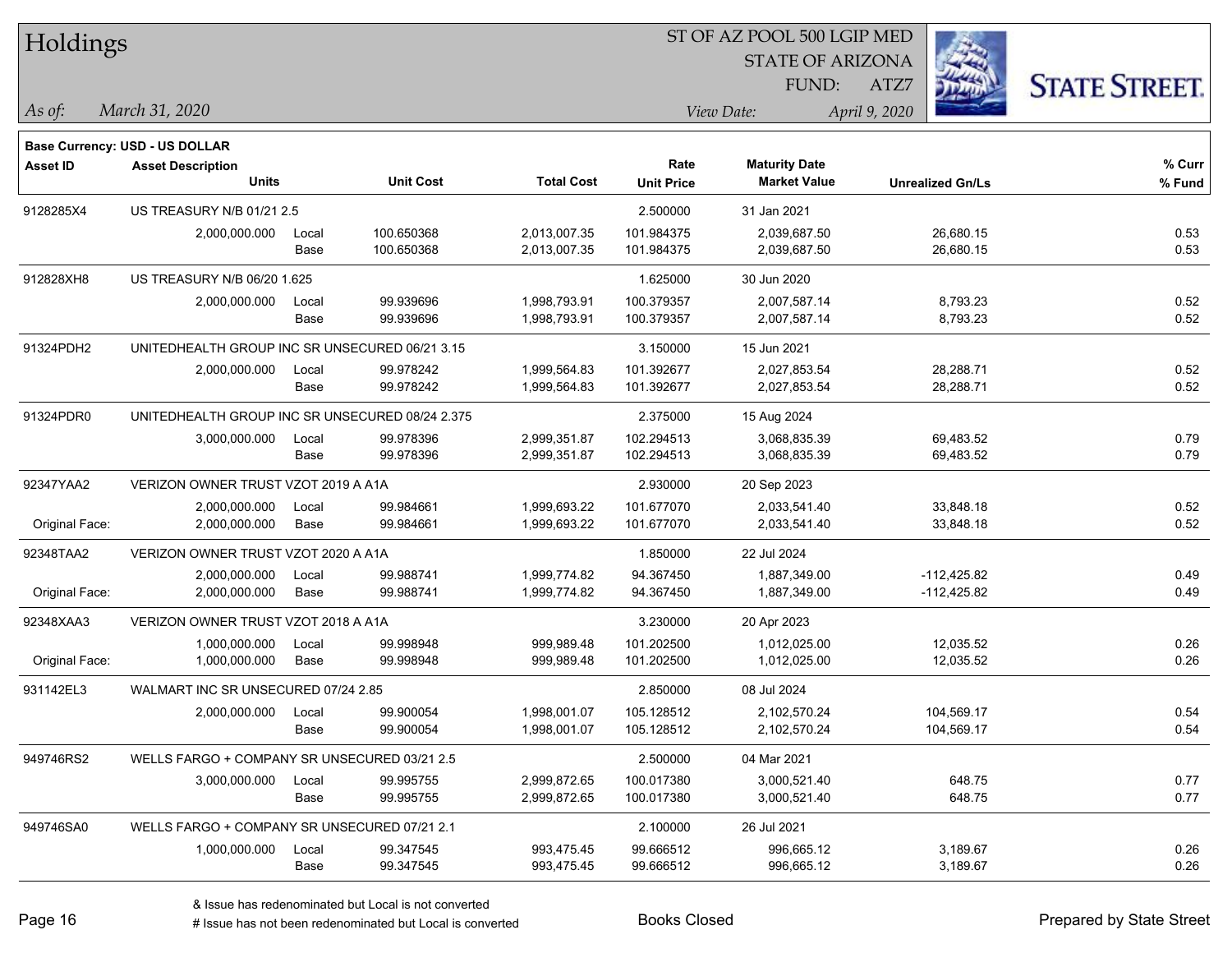|                                       |                            |                  |                                                                                                                                             |                   |                      |                     |                                                                                | <b>STATE STREET.</b>                                                                              |
|---------------------------------------|----------------------------|------------------|---------------------------------------------------------------------------------------------------------------------------------------------|-------------------|----------------------|---------------------|--------------------------------------------------------------------------------|---------------------------------------------------------------------------------------------------|
|                                       |                            |                  |                                                                                                                                             |                   |                      |                     |                                                                                |                                                                                                   |
|                                       |                            |                  |                                                                                                                                             |                   |                      |                     |                                                                                |                                                                                                   |
| <b>Base Currency: USD - US DOLLAR</b> |                            |                  |                                                                                                                                             |                   |                      |                     |                                                                                |                                                                                                   |
| <b>Asset Description</b>              |                            |                  |                                                                                                                                             | Rate              | <b>Maturity Date</b> |                     |                                                                                | % Curr                                                                                            |
| <b>Units</b>                          |                            | <b>Unit Cost</b> | <b>Total Cost</b>                                                                                                                           | <b>Unit Price</b> | <b>Market Value</b>  |                     |                                                                                | % Fund                                                                                            |
|                                       |                            |                  |                                                                                                                                             | 2.660880          | 11 Feb 2022          |                     |                                                                                |                                                                                                   |
| 3,000,000.000                         | Local                      | 100.000000       | 3,000,000.00                                                                                                                                | 98.075701         | 2,942,271.03         |                     |                                                                                | 0.76                                                                                              |
|                                       | Base                       | 100.000000       | 3,000,000.00                                                                                                                                | 98.075701         | 2,942,271.03         |                     |                                                                                | 0.76                                                                                              |
|                                       |                            |                  |                                                                                                                                             | 2.300000          | 28 Feb 2023          |                     |                                                                                |                                                                                                   |
| 3,000,000.000                         | Local                      | 100.000000       | 3,000,000.00                                                                                                                                | 100.374167        | 3,011,225.01         |                     | 11,225.01                                                                      | 0.78                                                                                              |
|                                       | Base                       | 100.000000       | 3,000,000.00                                                                                                                                | 100.374167        | 3,011,225.01         |                     | 11,225.01                                                                      | 0.78                                                                                              |
|                                       |                            |                  |                                                                                                                                             | 2.500000          | 28 Jun 2022          |                     |                                                                                |                                                                                                   |
| 2,000,000.000                         | Local                      | 99.926980        | 1,998,539.60                                                                                                                                | 100.048484        | 2,000,969.68         |                     | 2,430.08                                                                       | 0.52                                                                                              |
|                                       | Base                       | 99.926980        | 1,998,539.60                                                                                                                                | 100.048484        | 2,000,969.68         |                     | 2,430.08                                                                       | 0.52                                                                                              |
| <b>US DOLLAR Total</b>                |                            |                  |                                                                                                                                             |                   |                      |                     |                                                                                |                                                                                                   |
| 311,313,137.950                       | Local                      |                  | 311,996,146.48                                                                                                                              |                   | 312,273,131.72       |                     |                                                                                | 80.41                                                                                             |
| Original Face:<br>197,211,032.000     | Base                       |                  | 311,996,146.48                                                                                                                              |                   | 312,273,131.72       |                     |                                                                                | 80.41                                                                                             |
| <b>FIXED INCOME Total</b>             |                            |                  |                                                                                                                                             |                   |                      |                     |                                                                                |                                                                                                   |
| 311,313,137.950                       | Base                       |                  | 311,996,146.48                                                                                                                              |                   | 312,273,131.72       |                     |                                                                                | 80.41                                                                                             |
| Original Face:<br>197,211,032.000     |                            |                  |                                                                                                                                             |                   |                      |                     |                                                                                |                                                                                                   |
|                                       | Holdings<br>March 31, 2020 |                  | WELLS FARGO + COMPANY SR UNSECURED 02/22 VAR<br>WELLS FARGO + COMPANY SR UNSECURED 02/23 VAR<br>WESTPAC BANKING CORP SR UNSECURED 06/22 2.5 |                   |                      | FUND:<br>View Date: | ST OF AZ POOL 500 LGIP MED<br><b>STATE OF ARIZONA</b><br>ATZ7<br>April 9, 2020 | <b>Unrealized Gn/Ls</b><br>$-57,728.97$<br>$-57,728.97$<br>276,985.24<br>276,985.24<br>276,985.24 |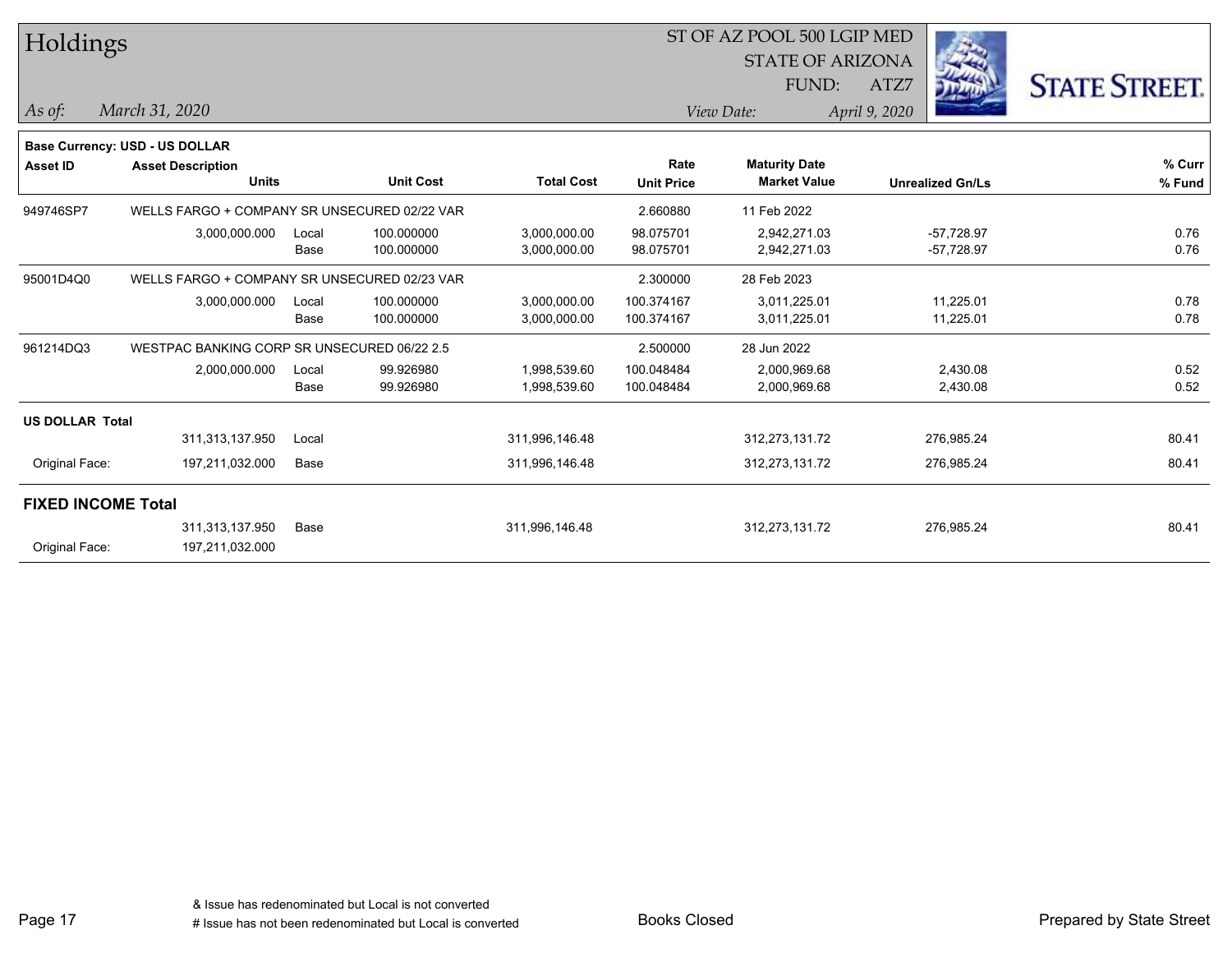| Holdings          |                                                                   |      |                  | ST OF AZ POOL 500 LGIP MED<br><b>STATE OF ARIZONA</b><br>FUND:<br>ATZ7 |                   |                      |               |                         | <b>STATE STREET.</b> |
|-------------------|-------------------------------------------------------------------|------|------------------|------------------------------------------------------------------------|-------------------|----------------------|---------------|-------------------------|----------------------|
| $ $ As of:        | March 31, 2020                                                    |      |                  |                                                                        |                   | View Date:           | April 9, 2020 |                         |                      |
| Asset ID          | <b>Base Currency: USD - US DOLLAR</b><br><b>Asset Description</b> |      |                  |                                                                        | Rate              | <b>Maturity Date</b> |               |                         | % Curr               |
|                   | <b>Units</b>                                                      |      | <b>Unit Cost</b> | <b>Total Cost</b>                                                      | <b>Unit Price</b> | <b>Market Value</b>  |               | <b>Unrealized Gn/Ls</b> | % Fund               |
| <b>FUND Total</b> |                                                                   |      |                  |                                                                        |                   |                      |               |                         |                      |
| Original Face:    | 387,572,369.280<br>197,211,032.000                                | Base |                  | 388,111,230.16                                                         |                   | 388,366,004.58       |               | 254,774.42              | 100.00               |

Page 18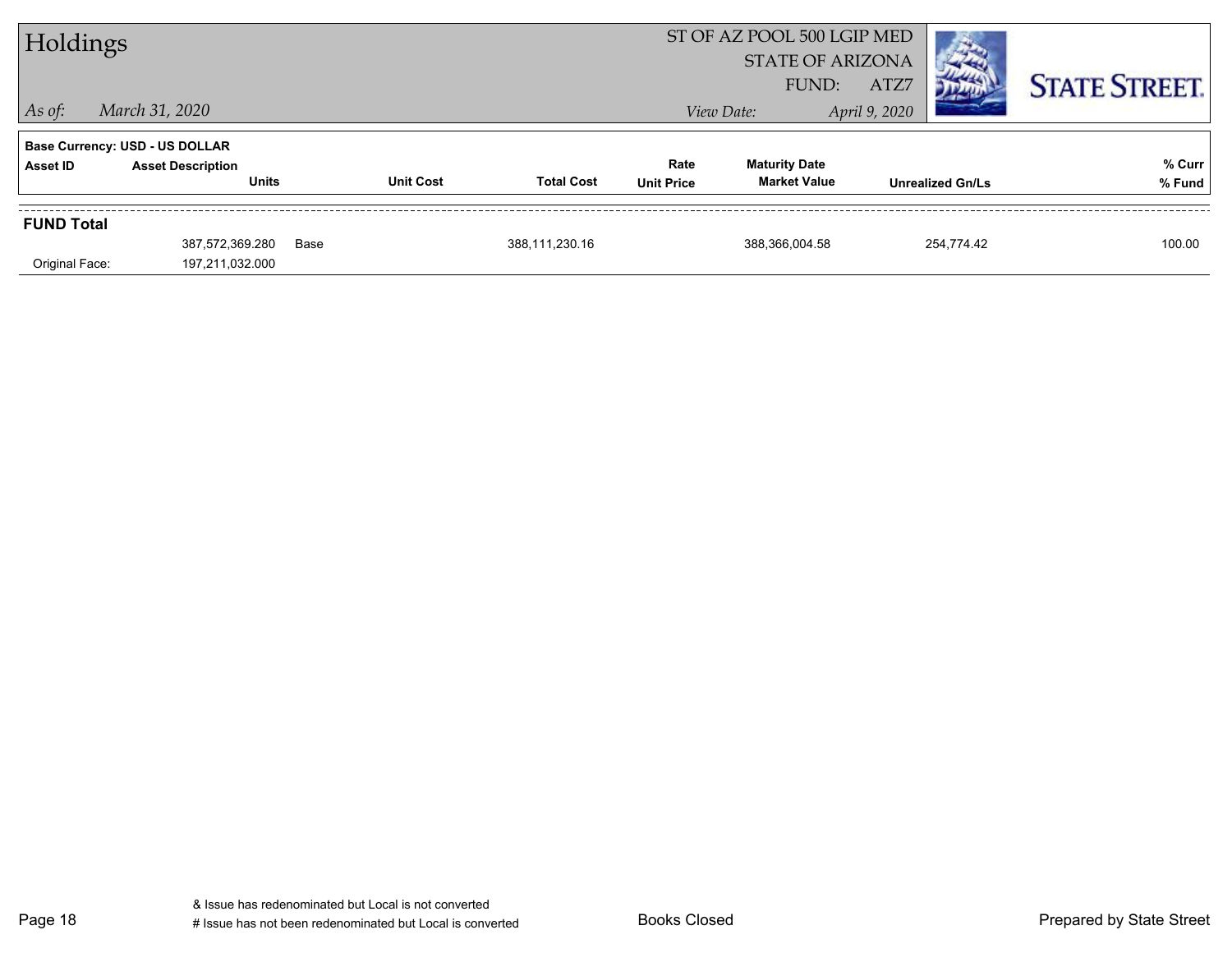# Holdings

### Currency Summary

*As of: March 31, 2020*

## ST OF AZ POOL 500 LGIP MED

 STATE OF ARIZONAFUND:

ATZ7



*View Date:April 9, 2020*

| Base Currency: USD - US DOLLAR |  |  |
|--------------------------------|--|--|
|                                |  |  |

| Base Currency: USD - US DOLLAR |                 |       |                   |                     | % Currency |                         |                          |                           |
|--------------------------------|-----------------|-------|-------------------|---------------------|------------|-------------------------|--------------------------|---------------------------|
|                                | <b>Units</b>    |       | <b>Total Cost</b> | <b>Market Value</b> | % Fund     | <b>Unreal Sec Gn/Ls</b> | <b>Unreal Curr Gn/Ls</b> | <b>Total Unreal Gn/Ls</b> |
| <b>US DOLLAR</b>               |                 |       |                   |                     |            |                         | Exchange Rate:           | 1.000000                  |
| <b>CASH</b>                    |                 |       |                   |                     |            |                         |                          |                           |
|                                | 124,231.330     | Local | 124,231.33        | 124,231.33          | 0.03       | 0.00                    |                          | 0.00                      |
|                                |                 | Base  | 124,231.33        | 124,231.33          | 0.03       | 0.00                    | 0.00                     | 0.00                      |
| <b>CASH EQUIVALENT</b>         |                 |       |                   |                     |            |                         |                          |                           |
|                                | 76,135,000.000  | Local | 75,990,852.35     | 75,968,641.53       | 19.56      | $-22,210.82$            |                          | $-22,210.82$              |
|                                |                 | Base  | 75,990,852.35     | 75,968,641.53       | 19.56      | $-22,210.82$            | 0.00                     | $-22,210.82$              |
| <b>FIXED INCOME</b>            |                 |       |                   |                     |            |                         |                          |                           |
|                                | 311,313,137.950 | Local | 311,996,146.48    | 312,273,131.72      | 80.41      | 276,985.24              |                          | 276,985.24                |
| Original Face:                 | 197,211,032.000 | Base  | 311,996,146.48    | 312,273,131.72      | 80.41      | 276,985.24              | 0.00                     | 276,985.24                |
| <b>US DOLLAR Total</b>         |                 |       |                   |                     |            |                         |                          |                           |
|                                | 387,572,369.280 | Local | 388,111,230.16    | 388,366,004.58      | 100.00     | 254,774.42              |                          | 254,774.42                |
| Original Face:                 | 197,211,032.000 | Base  | 388,111,230.16    | 388,366,004.58      | 100.00     | 254,774.42              | 0.00                     | 254,774.42                |
| <b>FUND Total</b>              |                 |       |                   |                     |            |                         |                          |                           |
|                                | 387,572,369.280 | Base  | 388,111,230.16    | 388,366,004.58      | 100.00     | 254,774.42              | 0.00                     | 254,774.42                |
| Original Face:                 | 197,211,032.000 |       |                   |                     |            |                         |                          |                           |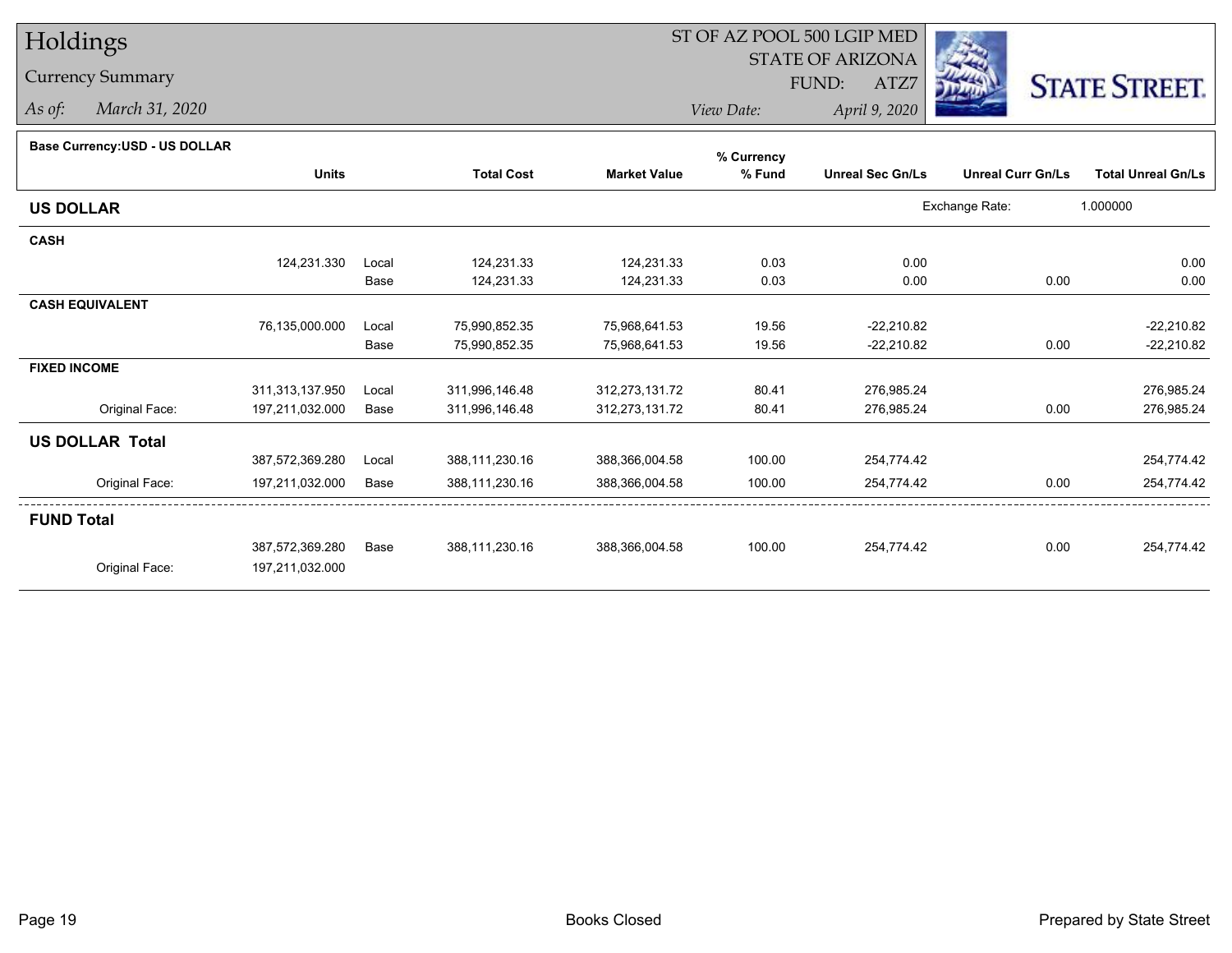| Holdings             |                                       |                   |                     |            | ST OF AZ POOL 500 LGIP MED               |                          |                           |
|----------------------|---------------------------------------|-------------------|---------------------|------------|------------------------------------------|--------------------------|---------------------------|
| <b>Asset Summary</b> |                                       |                   |                     |            | <b>STATE OF ARIZONA</b><br>FUND:<br>ATZ7 |                          | <b>STATE STREET.</b>      |
| As of:               | March 31, 2020                        |                   |                     | View Date: | April 9, 2020                            |                          |                           |
|                      | <b>Base Currency: USD - US DOLLAR</b> |                   |                     |            |                                          |                          |                           |
|                      | <b>Units</b>                          | <b>Total Cost</b> | <b>Market Value</b> | % Fund     | <b>Unreal Sec Gn/Ls</b>                  | <b>Unreal Curr Gn/Ls</b> | <b>Total Unreal Gn/Ls</b> |
| <b>CASH</b>          |                                       |                   |                     |            |                                          |                          |                           |
| <b>US DOLLAR</b>     |                                       |                   |                     |            |                                          |                          |                           |
|                      | 124,231.330                           | 124,231.33        | 124,231.33          | 0.03       | 0.00                                     | 0.00                     | 0.00                      |
| <b>CASH Total</b>    | 124,231.330                           | 124,231.33        | 124,231.33          | 0.03       | 0.00                                     | 0.00                     | 0.00                      |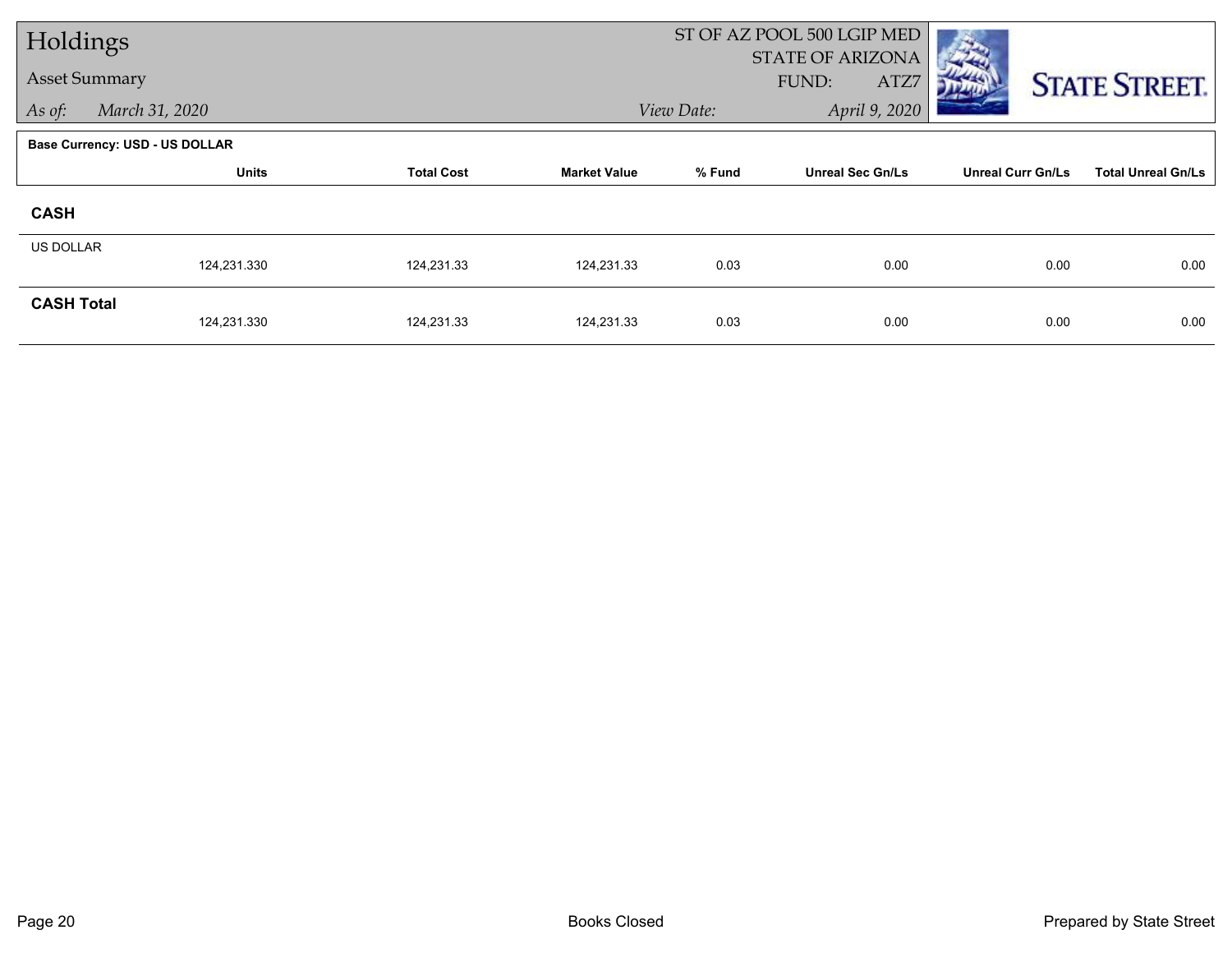| Holdings                       |                |                   |                     |                             | ST OF AZ POOL 500 LGIP MED |                          |                           |
|--------------------------------|----------------|-------------------|---------------------|-----------------------------|----------------------------|--------------------------|---------------------------|
|                                |                |                   |                     | <b>STATE OF ARIZONA</b>     |                            |                          |                           |
| <b>Asset Summary</b>           |                |                   |                     |                             | FUND:<br>ATZ7              |                          | <b>STATE STREET.</b>      |
| As of:                         | March 31, 2020 |                   |                     | April 9, 2020<br>View Date: |                            |                          |                           |
| Base Currency: USD - US DOLLAR |                |                   |                     |                             |                            |                          |                           |
|                                | <b>Units</b>   | <b>Total Cost</b> | <b>Market Value</b> | % Fund                      | <b>Unreal Sec Gn/Ls</b>    | <b>Unreal Curr Gn/Ls</b> | <b>Total Unreal Gn/Ls</b> |
| <b>CASH EQUIVALENT</b>         |                |                   |                     |                             |                            |                          |                           |
| US DOLLAR                      |                |                   |                     |                             |                            |                          |                           |
|                                | 76,135,000.000 | 75,990,852.35     | 75,968,641.53       | 19.56                       | $-22,210.82$               | 0.00                     | $-22,210.82$              |
| <b>CASH EQUIVALENT Total</b>   |                |                   |                     |                             |                            |                          |                           |
|                                | 76,135,000.000 | 75,990,852.35     | 75,968,641.53       | 19.56                       | $-22,210.82$               | 0.00                     | $-22,210.82$              |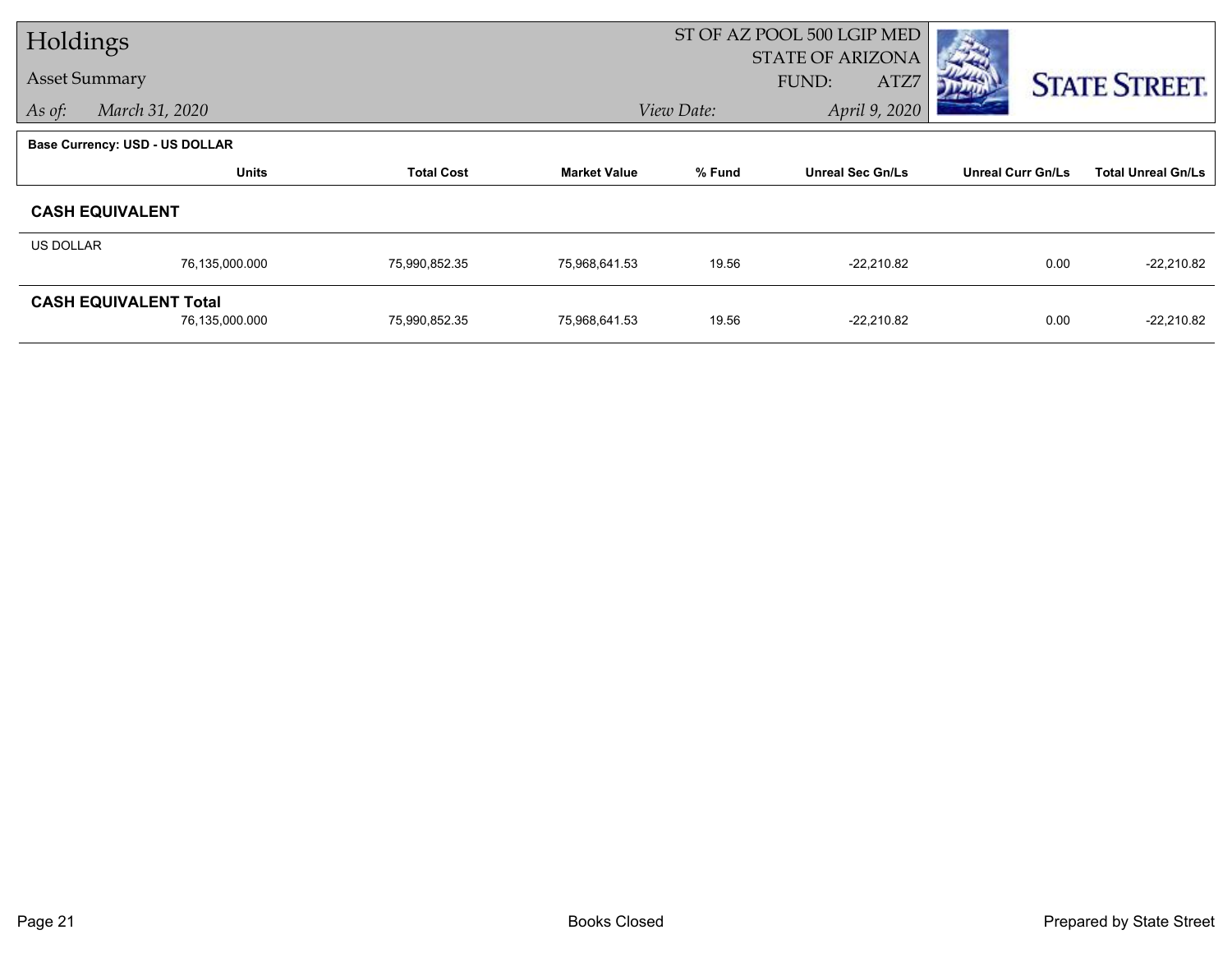| Holdings             |                                       |                   |                             | ST OF AZ POOL 500 LGIP MED        |                                          |                          |                           |  |  |
|----------------------|---------------------------------------|-------------------|-----------------------------|-----------------------------------|------------------------------------------|--------------------------|---------------------------|--|--|
| <b>Asset Summary</b> |                                       |                   |                             |                                   | <b>STATE OF ARIZONA</b><br>FUND:<br>ATZ7 |                          | <b>STATE STREET.</b>      |  |  |
| As of:               | March 31, 2020                        |                   | April 9, 2020<br>View Date: |                                   |                                          |                          |                           |  |  |
|                      | <b>Base Currency: USD - US DOLLAR</b> |                   |                             |                                   |                                          |                          |                           |  |  |
|                      | <b>Units</b>                          | <b>Total Cost</b> | <b>Market Value</b>         | % Fund<br><b>Unreal Sec Gn/Ls</b> |                                          | <b>Unreal Curr Gn/Ls</b> | <b>Total Unreal Gn/Ls</b> |  |  |
|                      | <b>FIXED INCOME</b>                   |                   |                             |                                   |                                          |                          |                           |  |  |
| <b>US DOLLAR</b>     |                                       |                   |                             |                                   |                                          |                          |                           |  |  |
|                      | 311,313,137.950                       | 311,996,146.48    | 312,273,131.72              | 80.41                             | 276,985.24                               | 0.00                     | 276,985.24                |  |  |
|                      | <b>FIXED INCOME Total</b>             |                   |                             |                                   |                                          |                          |                           |  |  |
|                      | 311,313,137.950                       | 311,996,146.48    | 312,273,131.72              | 80.41                             | 276,985.24                               | 0.00                     | 276,985.24                |  |  |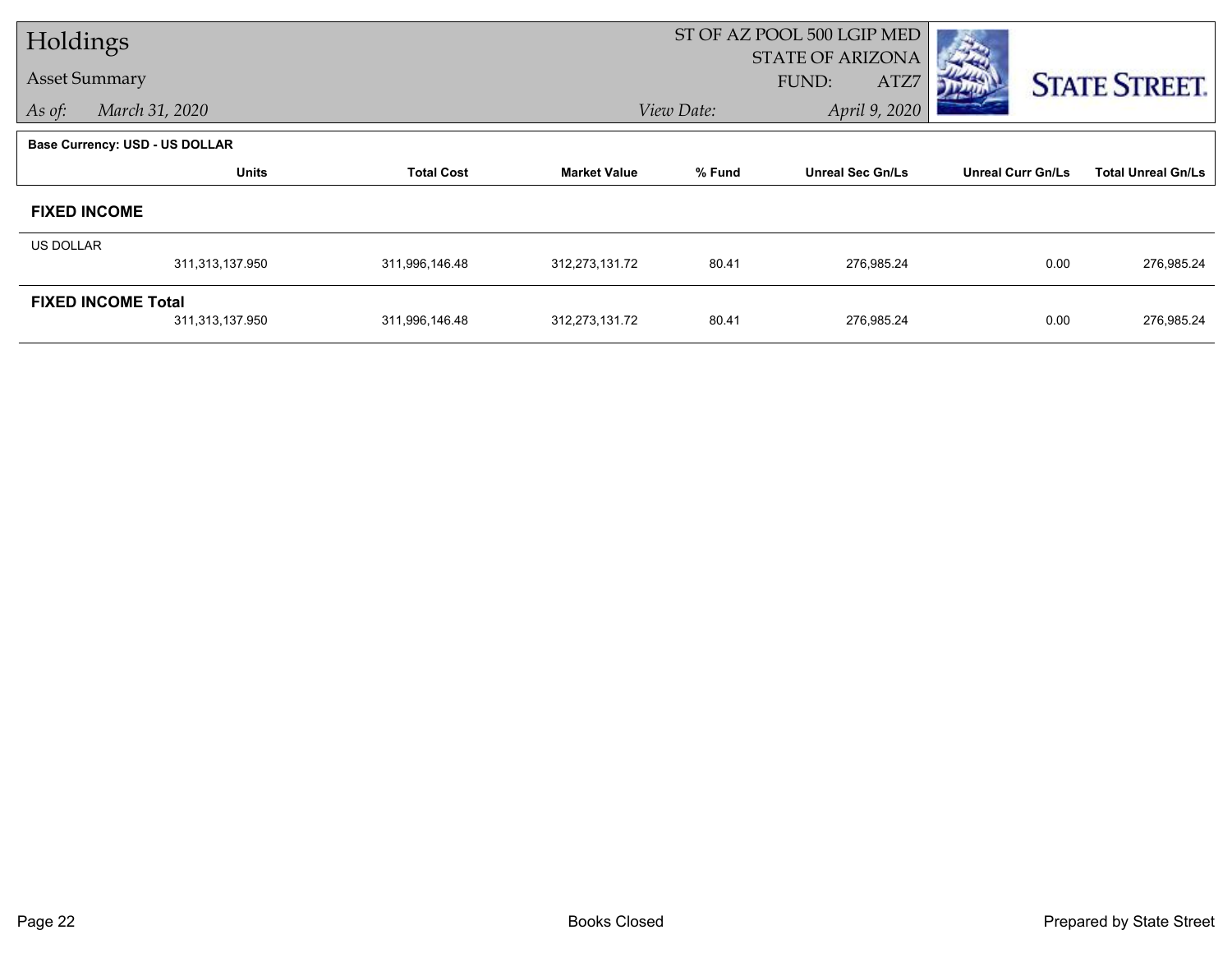| Holdings             |                                       |                   | ST OF AZ POOL 500 LGIP MED |                                          |                         |                          |                           |
|----------------------|---------------------------------------|-------------------|----------------------------|------------------------------------------|-------------------------|--------------------------|---------------------------|
| <b>Asset Summary</b> |                                       |                   |                            | <b>STATE OF ARIZONA</b><br>ATZ7<br>FUND: |                         |                          | <b>STATE STREET.</b>      |
| As of:               | March 31, 2020                        |                   |                            | View Date:                               | April 9, 2020           |                          |                           |
|                      | <b>Base Currency: USD - US DOLLAR</b> |                   |                            |                                          |                         |                          |                           |
|                      | <b>Units</b>                          | <b>Total Cost</b> | <b>Market Value</b>        | % Fund                                   | <b>Unreal Sec Gn/Ls</b> | <b>Unreal Curr Gn/Ls</b> | <b>Total Unreal Gn/Ls</b> |
| <b>FUND Total</b>    |                                       |                   |                            |                                          |                         |                          |                           |
|                      | 387,572,369.280                       | 388,111,230.16    | 388,366,004.58             | 100.00                                   | 254.774.42              | 0.00                     | 254,774.42                |